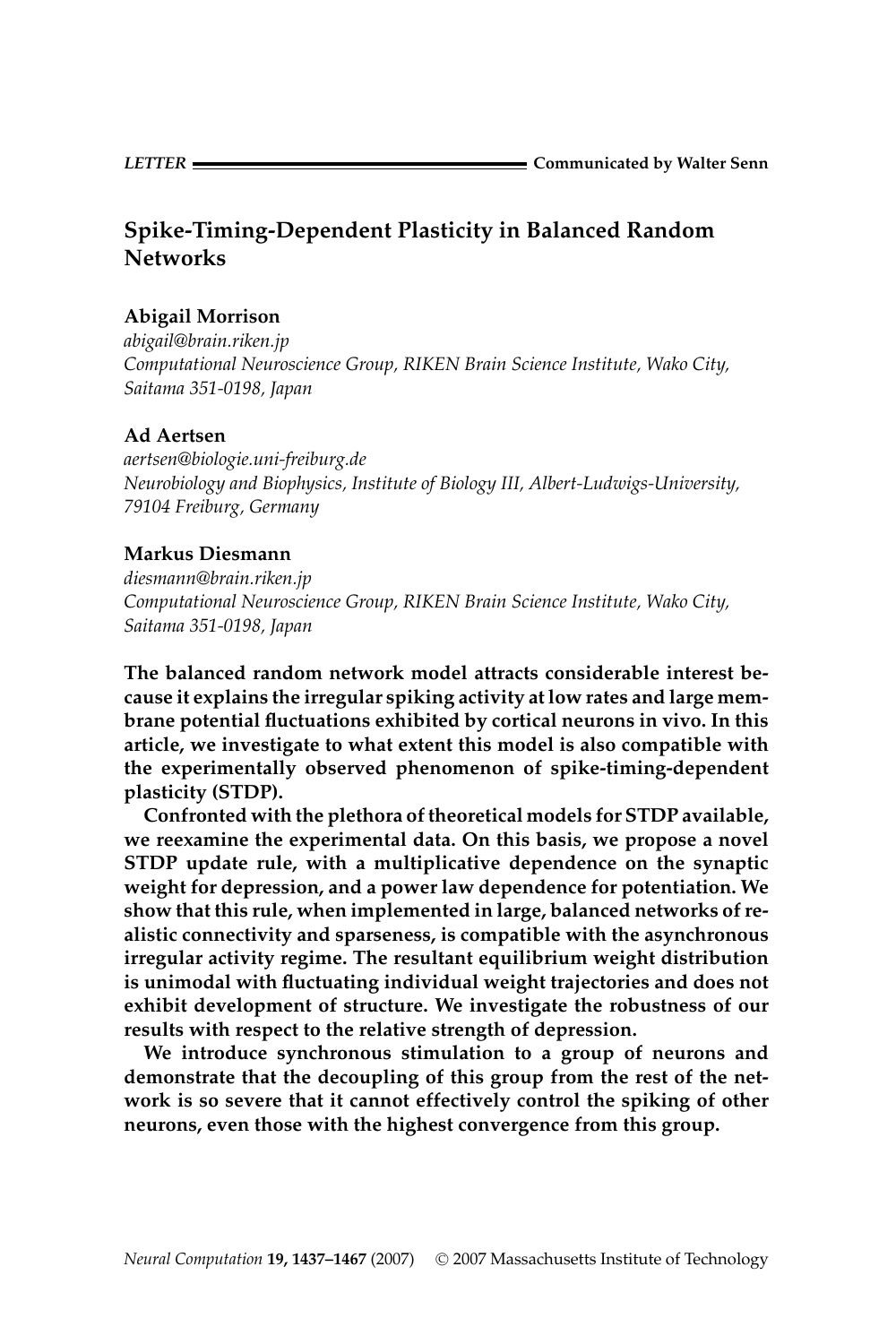## **1 Introduction**

In order to understand cognitive processing in the cortex, it is necessary to have a solid understanding of its dynamics. The balanced random network model has been able to provide some insight into this matter, as it can account for the large fluctuations in membrane potential and the irregular firing at low rates observed in vivo for cortical neurons. Many aspects of this model have been investigated and are now well understood (van Vreeswijk & Sompolinsky, 1996, 1998; Brunel & Hakim, 1999; Brunel, 2000). Until now, studies have mainly focused on the activity dynamics of such networks under the assumption that the strength of a synapse remains constant. However, recent research indicates that the strength of a synapse varies with respect to the relative timing of pre- and postynaptic spikes (Markram, Lübke, Frotscher, & Sakmann, 1997; Zhang, Tao, Holt, Harris, & Poo, 1998; Bi & Poo, 1998; Debanne, Gähwiler, & Thompson, 1998; Sjostrom, Turrigiano, & Nelson, 2001; Froemke & Dan, 2002; Wang, Gerkin, Nauen, & Bi, 2005), a phenomenon known as spike-timing-dependent plasticity (STDP). This has prompted intense theoretical interest (see, e.g., Kempter, Gerstner, & van Hemmen, 1999; Song, Miller, & Abbott, 2000; van Rossum, Bi, & Turrigiano, 2000; Kistler & van Hemmen, 2000; Rubin, Lee, & Sompolinsky, 2001; Kempter, Gerstner, & van Hemmen, 2001; Gütig, Aharonov, Rotter, & Sompolinsky, 2003; Izhikevich & Desai, 2003; Burkitt, Meffin, & Grayden, 2004; Guyonneau, VanRullen, & Thorpe, 2005), but these studies have thus far tended to focus on the development of the synaptic weights of a single neuron in the absence of the activity dynamics of a recurrent network. Such network studies as there are (Hertz & Prügel-Bennet, 1996; Levy, Horn, Meilijson, & Ruppin, 2001; Izhikevich, Gally, & Edelman, 2004; Iglesias, Eriksson, Grize, Tomassini, & Villa, 2005) have shown divergent results, such as the development of strongly connected neuronal groups in Izhikevich et al. (2004) and systematic synaptic pruning in Iglesias et al. (2005). Additionally, these studies all assume a level of connectivity orders of magnitude below that seen in cortical networks (Braitenberg & Schüz, 1998).

The issue of connectivity is significant, as STDP is sensitive to correlation in neuron activity. Reducing the number of incoming synapses per neuron and scaling up the synaptic strength to compensate for this will inevitably influence this correlation. To ensure that the development of synaptic weights observed is not an artifact of low connectivity, it is necessary to examine the behavior of high-connectivity networks. In this article, we investigate the activity dynamics and the development of the synaptic weight distribution for recurrent networks with biologically realistic levels of connectivity and sparseness. This necessitates the use of distributed computing techniques for simulation, previously developed in Morrison, Mehring, Geisel, Aertsen, & Diesmann (2005). As a starting position, we use the well-understood balanced random network model (van Vreeswijk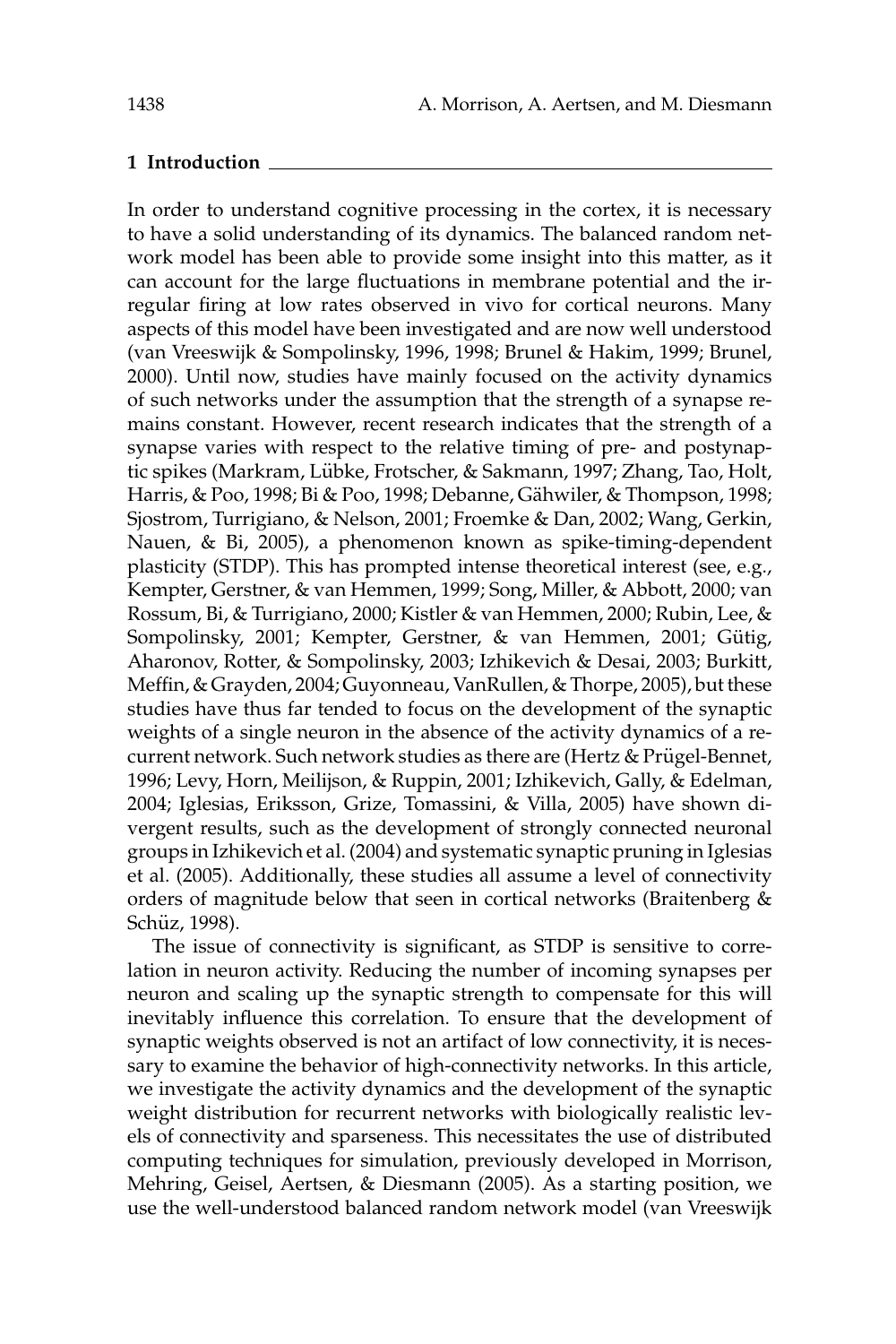& Sompolinsky, 1996, 1998; Brunel & Hakim, 1999; Brunel, 2000), and extend it to incorporate STDP in its excitatory-excitatory synapses. The model of STDP implemented is based on a reexamination of the experimental data of Bi and Poo (1998), resulting in a novel power law update rule. The network is investigated for both the case that no structured external stimulus is applied and that a group of neurons is subjected to an irregular synchronous stimulus.

In section 2 we reexamine the experimental data for STDP and propose a well-constrained power law model for the synaptic weight update. A consideration of rate perturbation further constrains the model to an all-to-all, rather than nearest-neighbor, spike pairing scheme. The neuron and network models are introduced in section 3, and the activity dynamics for a static balanced random network is reviewed. The network is extended to incorporate STDP in section 4. In section 4.1, we demonstrate the mutual equilibrium of weight and activity dynamics in a plastic network with no structured external stimulus and show that no structure is developed. This finding turns out to be robust across changes to the network connectivity, spike pairing scheme, and formulation of the STDP update rule. We examine the behavior of the network if the STDP model exhibits depression that over- or undercompensates for the correlation in network activity. In section 4.2, we apply a synchronous stimulus to a group of neurons and investigate its potential to induce development of structure. We show that a strong stimulus causes the network to enter a pathological state, whereas the structure-enhancing effects of a weaker stimulus are counteracted by the decoupling of the stimulated group from the rest of the network. These results are discussed in section 5, as are ways in which the investigated models might be adapted to enable stimulus-driven development of structure. An algorithmic template for implementing STDP in network simulations that is compatible with distributed computing is given in the appendix.

#### **2 A Novel Power Law Model of STDP**

There are many theoretical models of STDP in circulation. The two main sources of disparity are the weight dependence of the weight changes—for example, additive (Song et al., 2000), multiplicative (Rubin et al., 2001), or somewhere in between (Gütig et al., 2003)—and which pairs of spikes contribute to plasticity—for example, all-to-all (Gerstner, Kempter, van Hemmen, & Wagner, 1996) and nearest neighbor (Izhikevich et al., 2004). Other variants include some degree of activity dependence, for example suppression (Froemke & Dan, 2002) or postsynaptic activity-dependent homeostasis (van Rossum et al., 2000). It has already been demonstrated that variations in the formulation of the STDP update rules can lead to qualitatively different results (Rubin et al., 2001; Gütig et al., 2003; Izhikevich & Desai, 2003; Burkitt et al., 2004), but there is as yet no consensus. Therefore, finding a formulation of STDP describing the experimental data as well as possible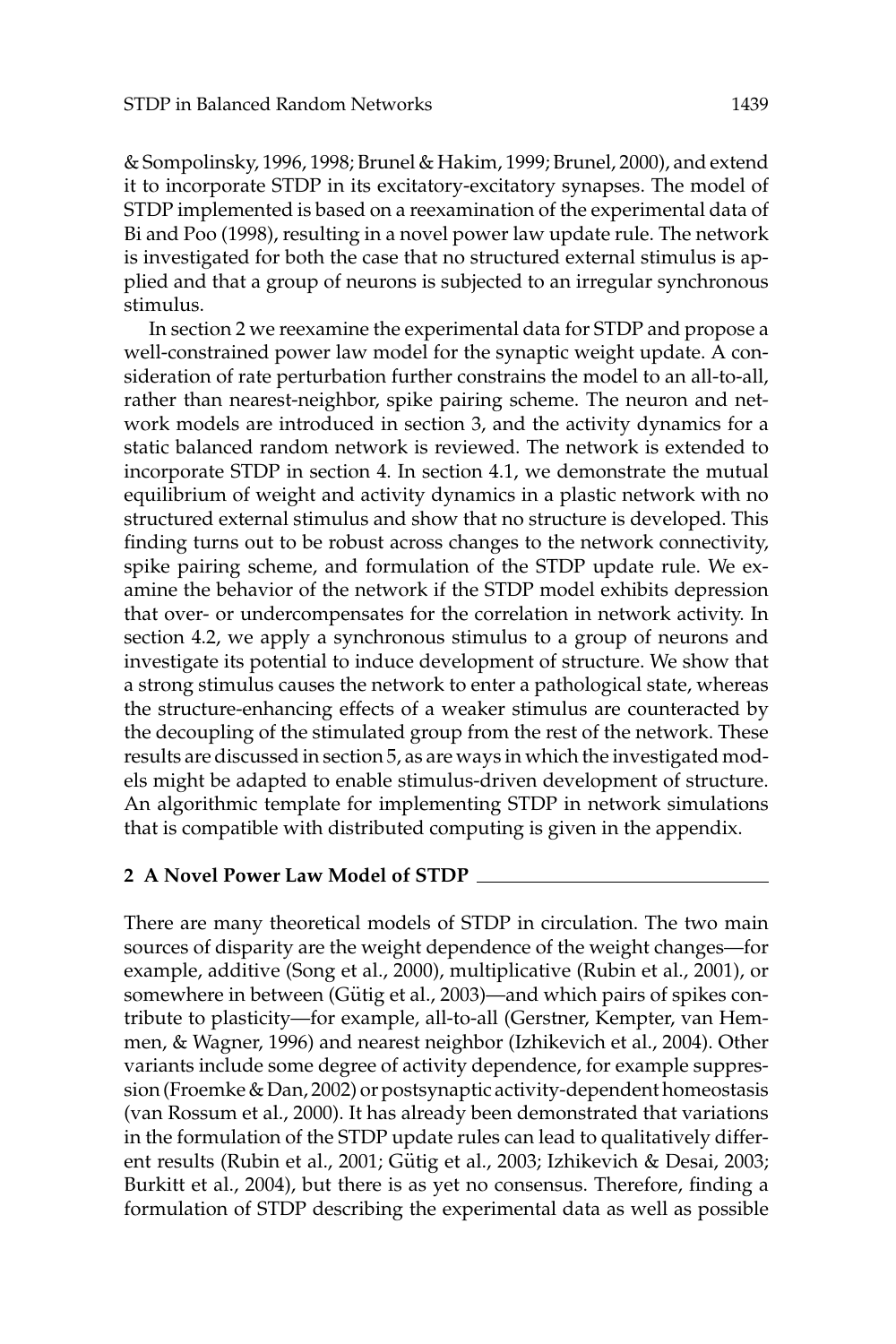

Figure 1: Weight and time dependency of change for the Bi and Poo (1998) protocol. (A) Absolute change in excitatory postsynaptic current (EPSC) amplitude as a function of initial EPSC amplitude in log-log representation for potentiation where the presynaptic spike precedes the postsynaptic spike by 2.3 to 8.3 ms (plus signs) and depression where the postsynaptic spike preceded the presynaptic spike by 3.4 to 23.6 ms (circles). The lower black line is a linear fit to the depression data: slope  $= -1$ , offset  $= 2$ . The upper black line is a linear fit to the potentiation data assuming a slope  $= 0.4$ , resulting in an offset  $= 1.7$ . The pale gray line shows an additive STDP prediction for the data, and the dark gray curve shows a multiplicative STDP prediction, with  $w_{\text{max}} = 3000 \text{ pA}$ . (B) Percentage change in EPSC amplitude as a function of spike timing. Curves show power law prediction for the data with  $\mu = 0.4$ ,  $\tau = 20$  ms,  $\lambda = 0.1$ , and  $\alpha = 0.11$  for different initial EPSC amplitudes: 17 pA, pale gray curve; 50 pA, medium gray curve; 100 pA, dark gray curve. All data from Bi and Poo (1998).

is still a relevant issue. Here we neglect the activity dependence and investigate how the weight dependence of potentiation and depression can best be characterized and what is an appropriate spike pairing scheme to apply.

**2.1 Weight Dependence of STDP.** Figure 1A shows the dependence of synaptic weight change on initial synapse strength for the experimental data from Bi and Poo (1998). The difference between this plot and the classical plot (Figure 5 in Bi and Poo) is that here, the absolute, rather than relative, change in the synaptic strength is plotted and a double logarithmic representation is used. The exponent of the dependence can be obtained from the slope of a linear fit to the data. In the case of depression, neglecting the largest outlier results in an exponent of −1. We will therefore assume a purely multiplicative update rule:  $\Delta w_-\propto w$ . In the case of potentiation, depending on the treatment of the largest outlier, an exponent in the range 0.3 to 0.5 results. This suggests a power law rule of the form  $\Delta w_+ \propto w^{\mu}$ , for which we shall assume  $\mu = 0.4$ . This novel rule fits the data better than either additive ( $\Delta w_+ = c$ ) or multiplicative ( $\Delta w_+ \propto w_{\text{max}} - w$ ) rules, shown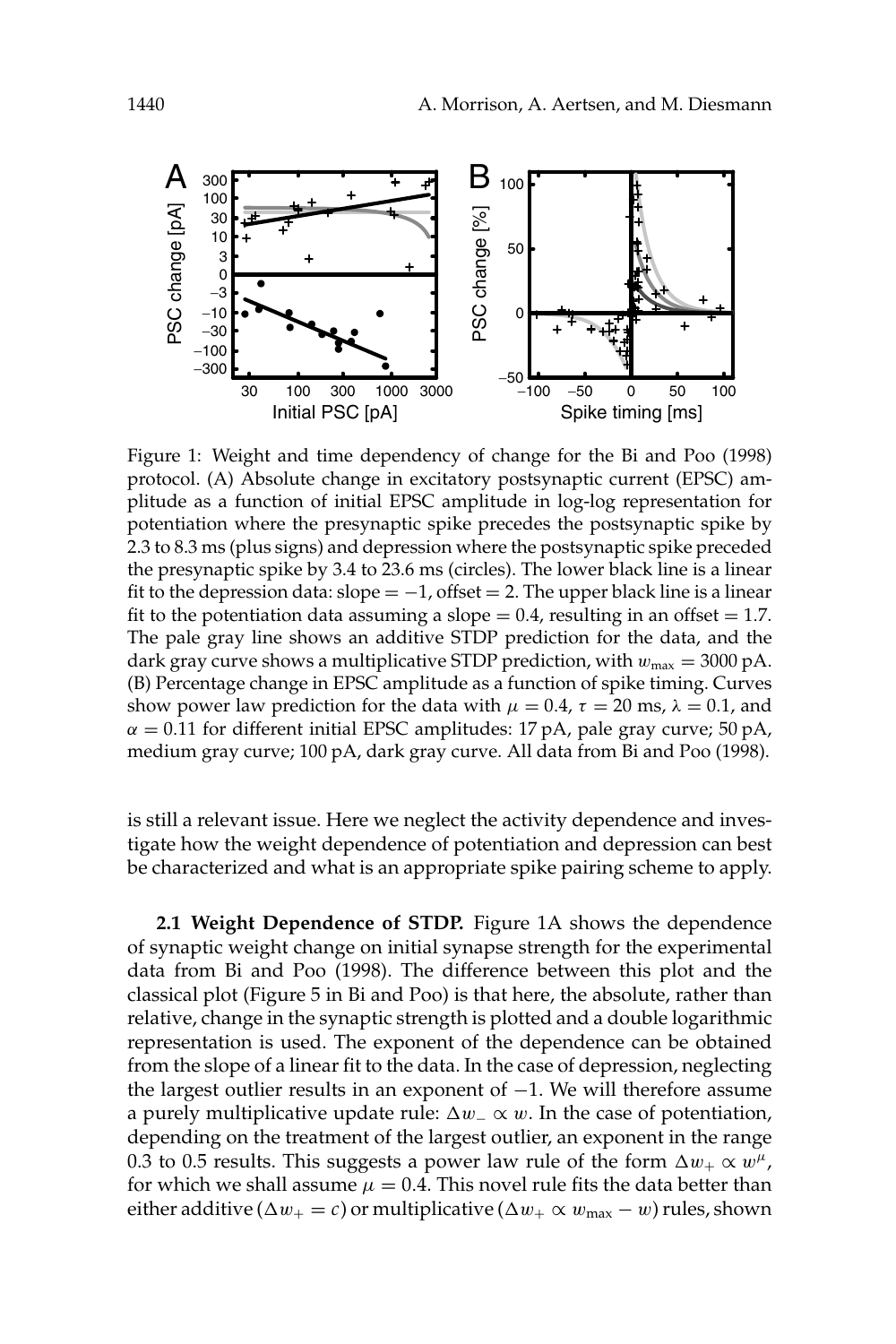in Figure 1A for comparison. Although all the rules can be fitted to give similar results for synapses in the 30 to 100 pA range, the greatest difference in prediction is for the behavior of very weak synapses. A multiplicative rule predicts a greater absolute potentiation for synapses close to 0 pA than that obtained for synapses in the 30 to 100 pA range, and an additive rule predicts the same absolute potentiation regardless of synaptic strength. In contrast to these rules, the power law rule predicts very small absolute increases when very weak synapses are potentiated.

**2.2 Constraining the Model Parameters.** Having established the weight dependence for the change in synaptic strength over the entire 60-pair protocol, we now constrain the model parameters. The update rule underlying the synaptic modifications over the course of the protocol has a weight and a time component; specifically, we assume it takes the form

$$
\Delta w_{+} = \lambda_{60} w_0^{1-\mu} w^{\mu} e^{-\frac{|\Delta t|}{\tau}} \quad \text{if } \Delta t > 0
$$
\n
$$
\Delta w_{-} = -\lambda_{60} \alpha w e^{-\frac{|\Delta t|}{\tau}} \quad \text{if } \Delta t < 0,
$$
\n(2.1)

where  $\tau$  is the time constant,  $\lambda_{60}$  is the learning rate over the whole protocol,  $w_0$  is a reference weight, and  $\alpha$  scales the strength of depressing increments with respect to the strength of potentiating increments. We take  $\Delta t$  to be the difference between the postsynaptic and presynaptic spikes arriving at the synapse, that is, after the delays due to axonal- and backpropagation, as suggested by Debanne et al. (1998). If the spikes arrive exactly synchronously,  $\Delta t = 0$ , no alteration is made to the weight.

We start by fitting the potentiation data from Figure 1A to the theoretical form of equation 2.1. We have:

$$
\log(\Delta w_{+}) = \mu \log(w) + (1 - \mu) \log(w_{0}) + \log\left(\lambda_{60}e^{-\frac{|\Delta t|}{\tau}}\right). \tag{2.2}
$$

Without loss of generality, we set  $w_0 = 1$  pA, and substitute for  $\Delta t$  the mean time interval  $\overline{\Delta t}$  = 6.3 ms of the potentiation data. The value of log( $\lambda_{60}e^{-\frac{\overline{\Delta t}}{t}}$ ) is thus the offset of the linear fit to the potentiation data. Assuming  $\tau =$ 20 ms in line with other theoretical work on STDP (e.g., Song et al., 2000; van Rossum et al., 2000), this results in the value  $\lambda_{60} = 7.5$ . However, to implement STDP in a simulation, we need to know the value of the learning rate for just one pair,  $\lambda$  instead of the learning rate over 60 pairs,  $\lambda_{60}$ . This can be done numerically: by substituting  $\Delta w_+ = w$  in equation 2.2 and solving for  $w$ , the value of the weight that would experience 100% potentiation in this protocol can be calculated as  $w_{(0)} = w_0 e^{\frac{\log(\lambda_{60}) - \overline{\Delta t}/\tau}{1-\mu}} = 17 \text{ pA}$ . We start at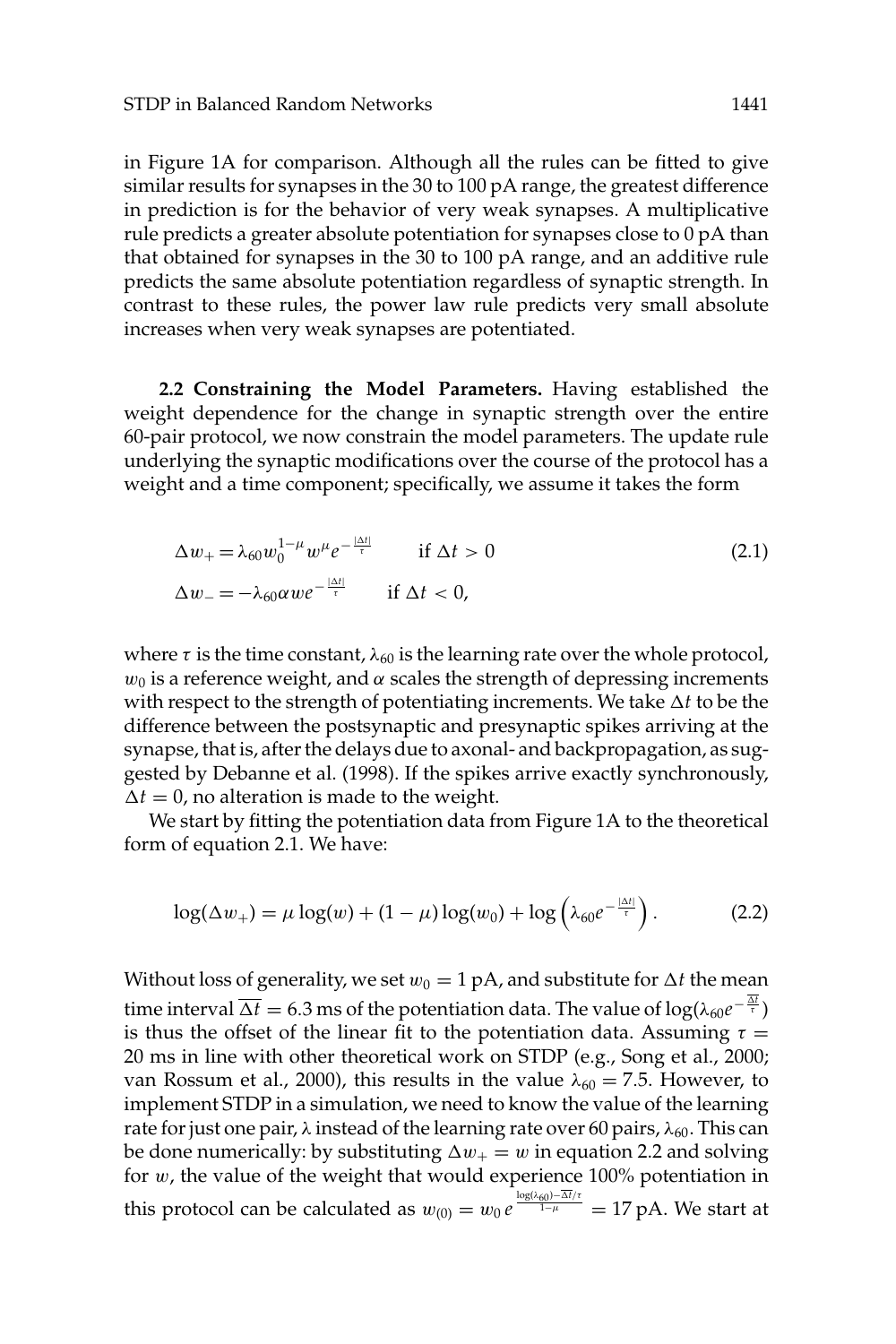this initial weight, and apply the single pair update rule 60 times:

$$
w_{(1)} = w_{(0)} + \lambda w_0^{1-\mu} w_{(0)}^{\mu} e^{-\frac{|\overline{\Delta t}|}{\tau}}
$$
  

$$
w_{(2)} = w_{(1)} + \lambda w_0^{1-\mu} w_{(1)}^{\mu} e^{-\frac{|\overline{\Delta t}|}{\tau}}
$$
  

$$
\vdots
$$
  

$$
w_{(60)} = w_{(59)} + \lambda w_0^{1-\mu} w_{(59)}^{\mu} e^{-\frac{|\overline{\Delta t}|}{\tau}}.
$$

A value of  $\lambda = 0.1$  results in  $w_{(60)} = 2w_{(0)} = 34$  pA, as required.

As the range of time intervals used to produce the depression data is too large to have much confidence in the offset of the linear fit, we determined  $\alpha$  in an analog fashion to give 40% depression for  $\overline{\Delta t} = 6.3$  ms. For the rest of this article, unless otherwise stated, we will use the following update rule for a pair of spikes:

$$
\Delta w_{+} = \lambda w_0^{1-\mu} w^{\mu} e^{-\frac{|\Delta t|}{\tau}} \qquad \text{if } \Delta t > 0
$$
\n
$$
\Delta w_{-} = -\lambda \alpha w e^{-\frac{|\Delta t|}{\tau}} \qquad \text{if } \Delta t < 0,
$$
\n(2.3)

with  $\mu = 0.4$ ,  $\tau = 20$  ms,  $w_0 = 1$  pA,  $\lambda = 0.1$ , and  $\alpha = 0.11$ . The fit of this update rule to the time-dependence data of Bi and Poo (1998) is depicted in Figure 1B for three different initial EPSC amplitudes. This produces a similar window function to that reported in studies on cortical rather than hippocampal plasticity (e.g., Froemke & Dan, 2002), where a maximum potentiation of 103% and a maximum depression of 51% was reported. Although the above calculation assumes that the time constants for potentiation and depression are equal,  $\tau_{+} = \tau_{-} = \tau$ , it is trivial to adjust the parameters to accommodate  $\tau_+ < \tau_-$ , as reported in several experimental studies (e.g., Feldman, 2000; Froemke & Dan, 2002). An appropriate efficient algorithmic implementation of STDP suitable for distributed computing is given in the appendix.

**2.3 Spike Pairing Scheme.** A self-consistent rate is a necessary condition for stability in the balanced random network model. It is known that different spike pairing schemes result in qualitatively different weight dynamics as a function of postsynaptic rate (Kempter et al., 2001; Izhikevich & Desai, 2003; Burkitt et al., 2004). Therefore, to establish which pairs of spikes should be considered for the synaptic weight update, we consider the effects of different spike pairing schemes when a self-consistent rate is perturbed. We implemented a nearest-neighbor scheme, whereby a presynaptic spike is paired with only the last postsynaptic spike to effect depression, and a postsynaptic spike is paired with only the last presynaptic spike to effect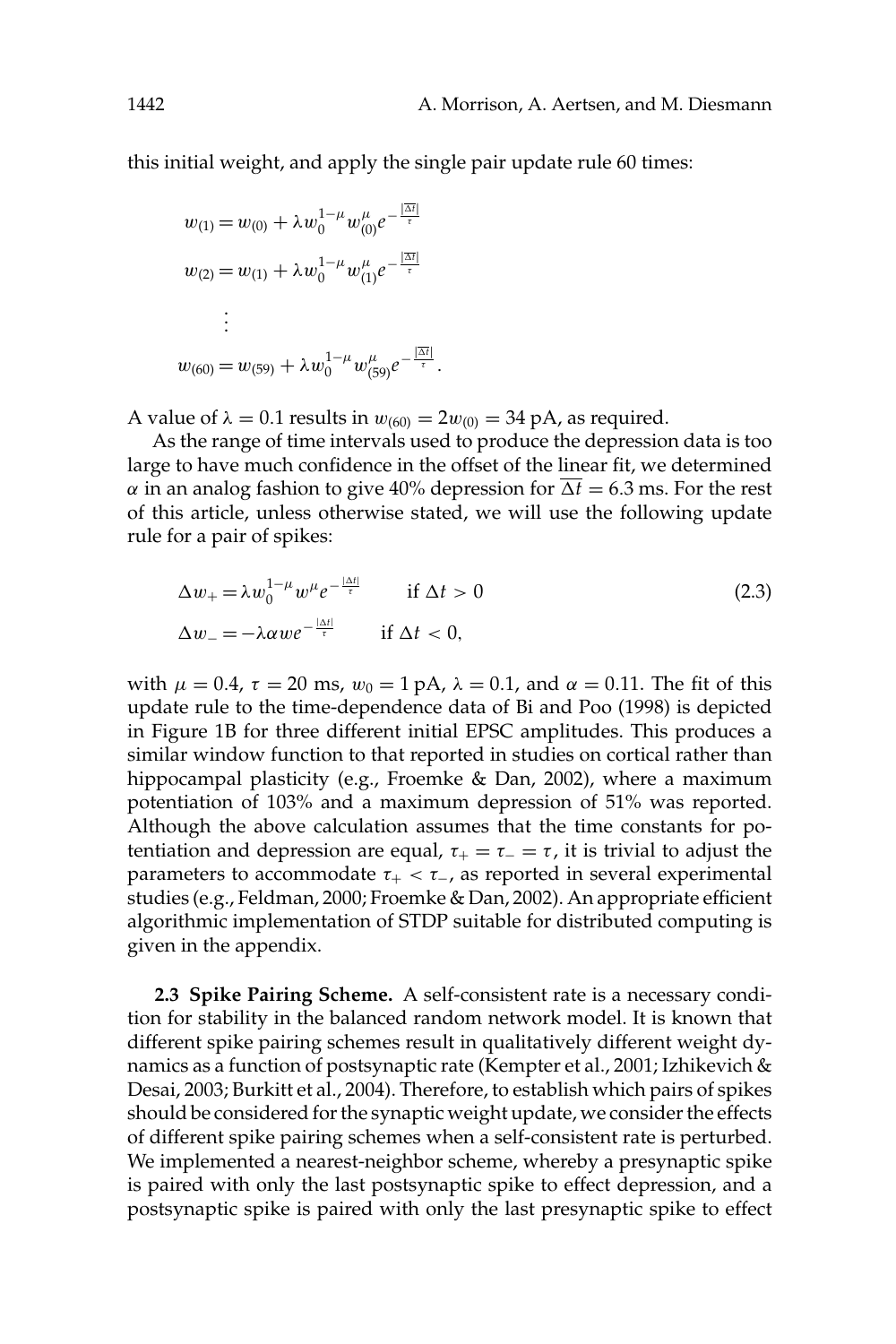potentiation. Conversely, in an all-to-all scheme, a presynaptic spike is paired with all previous postsynaptic spikes to effect depression, and a postsynaptic spike is paired with all previous presynaptic spikes to effect potentiation.

For this investigation, 1000 neurons were provided with input designed to match the network model described in section 3, namely, 9000 independent excitatory and 2250 independent inhibitory Poisson processes at 7.7 Hz to model input from the local network, and a further 9000 independent excitatory Poisson processes at 2.32 Hz to model external excitation. (For all synaptic and neuronal parameters, refer to section 3). Of the excitatory inputs modeling local network input, 1000 of them were mediated by synapses implementing the power law STDP update rules described above; the rest were static. The  $1 \times 10^6$  plastic synapses were initialized from a gaussian distribution with a mean of 45.61 pA and a standard deviation of 4.0 pA. In the case of the all-to-all pairing scheme, we set  $\alpha = 0.1021$ and  $\lambda = 0.0973$ , and in the case of the nearest-neighbor scheme,  $\alpha = 0.0976$ and  $\lambda = 0.116$ . This choice of parameters results in a firing rate of 7.7 Hz and a stable and unimodal synaptic weight distribution measured across all the plastic synapses with a mean of 45.5 pA and a standard deviation of 4.0 pA. A unimodal distribution was expected for the power law formulation of STDP, as bimodal distributions have been reported only for additive or near-additive rules (see Gütig et al., 2003), with very weak or no weight dependence, whereas the power law formulation has a strong dependence on the initial synaptic strength.

To perturb the self-consistent rate, a current was injected into the neurons from 50 s onward. A current of 30 pA increased the firing rate by approximately 2 Hz; a current of −35 pA decreased it by the same amount. For all configurations of spike pairing scheme and injected current, the unimodal nature of the distribution was conserved. As can be seen in Figure 2, the choice of pairing scheme has a significant effect on the consequent weight development. If the postsynaptic rate is increased, an allto-all pairing scheme results in a net decrease of synaptic weights (see Figure 2B), whereas a nearest-neighbor scheme results in a net increase (see Figure 2A). Conversely, if the postsynaptic rate is decreased with respect to the input rate, an all-to-all scheme increases the mean synaptic weight (see Figure 2B), whereas a nearest-neighbor scheme decreases it (see Figure 2A). In other words, the all-to-all scheme acts like a restoring force, counteracting the rate disparity, whereas the nearest-neighbor scheme acts in such a direction as to magnify any rate disparity. These results do not depend on the time constants for depression and potentiation being equal; results obtained for  $\tau_$  = 34 ms and  $\tau_$  = 14 ms as reported by Froemke and Dan (2002), were qualitatively the same (all-to-all scheme:  $\alpha = 0.042$ ,  $\lambda = 0.0973$ ; nearest-neighbor scheme:  $\alpha = 0.0458$ ,  $\lambda = 0.116$ ; data not shown).

In the absence of some sliding threshold mechanism (e.g., Bienenstock, Cooper, & Munro, 1982) or postsynaptic homeostasis (see Turrigiano, Leslie,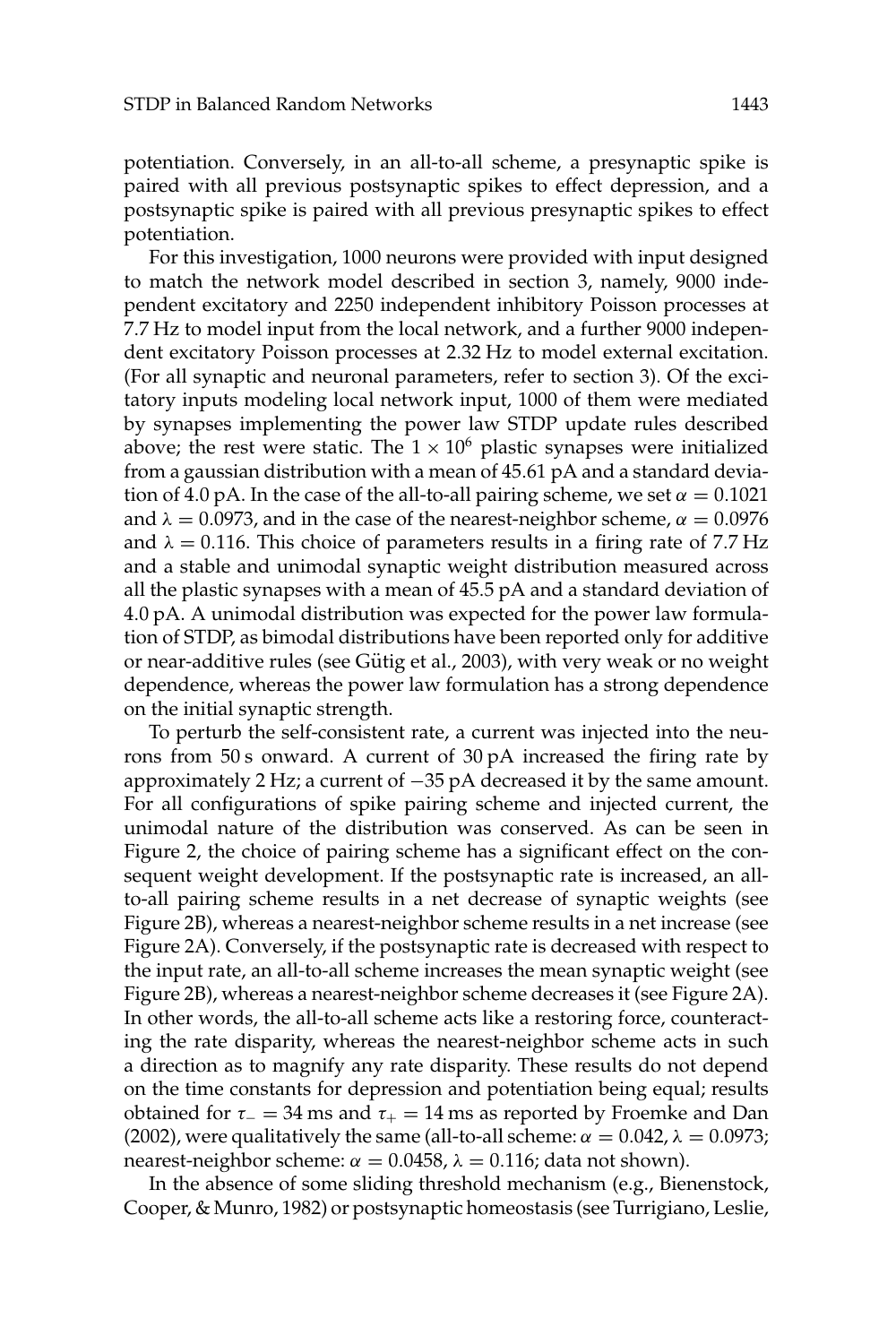

Figure 2: Development of mean synaptic weight for (A) nearest-neighbor and (B) all-to-all spike pairing schemes, averaged over  $1 \times 10^6$  synapses. From 50 s onward, a current is injected into the postsynaptic neurons to increase their rate (upward triangles) or decrease it (downward triangles) by 2 Hz. Dashed curves show mean weight development when no current is injected. See the text for further details of the simulation.

Desai, Rutherford, & Nelson, 1998), an all-to-all spike pairing scheme is clearly better suited to situations where a self-consistent rate is required and shall be used for the remainder of this letter.

## **3 Network Model**

We consider networks of current-based integrate-and-fire neurons. For each neuron, the dynamics of the membrane potential *V* is

$$
\dot{V} = -\frac{V}{\tau_{\rm m}} + \frac{1}{C}I,
$$

where  $\tau_{\rm m}$  is the membrane time constant, *C* is the capacitance of the membrane, and *I* is the input current to the neuron. The current arises as a superposition of the synaptic currents and any external current. The synaptic current  $I_s$  due to one incoming spike is represented as an  $\alpha$ -function:

$$
I_{\rm s}(t) = w \frac{e}{\tau_{\alpha}} t e^{-t/\tau_{\alpha}} \ ,
$$

where w is the peak value of the current and  $\tau_{\alpha}$  is the rise time. When the membrane potential reaches a given threshold value  $\Theta$ , the membrane potential is clamped to zero for an absolute refractory period  $\tau_r$ . The values for these parameters used in this article, unless otherwise stated, are:

 $\tau_{\rm m}$ : 10 ms *C*: 250 pF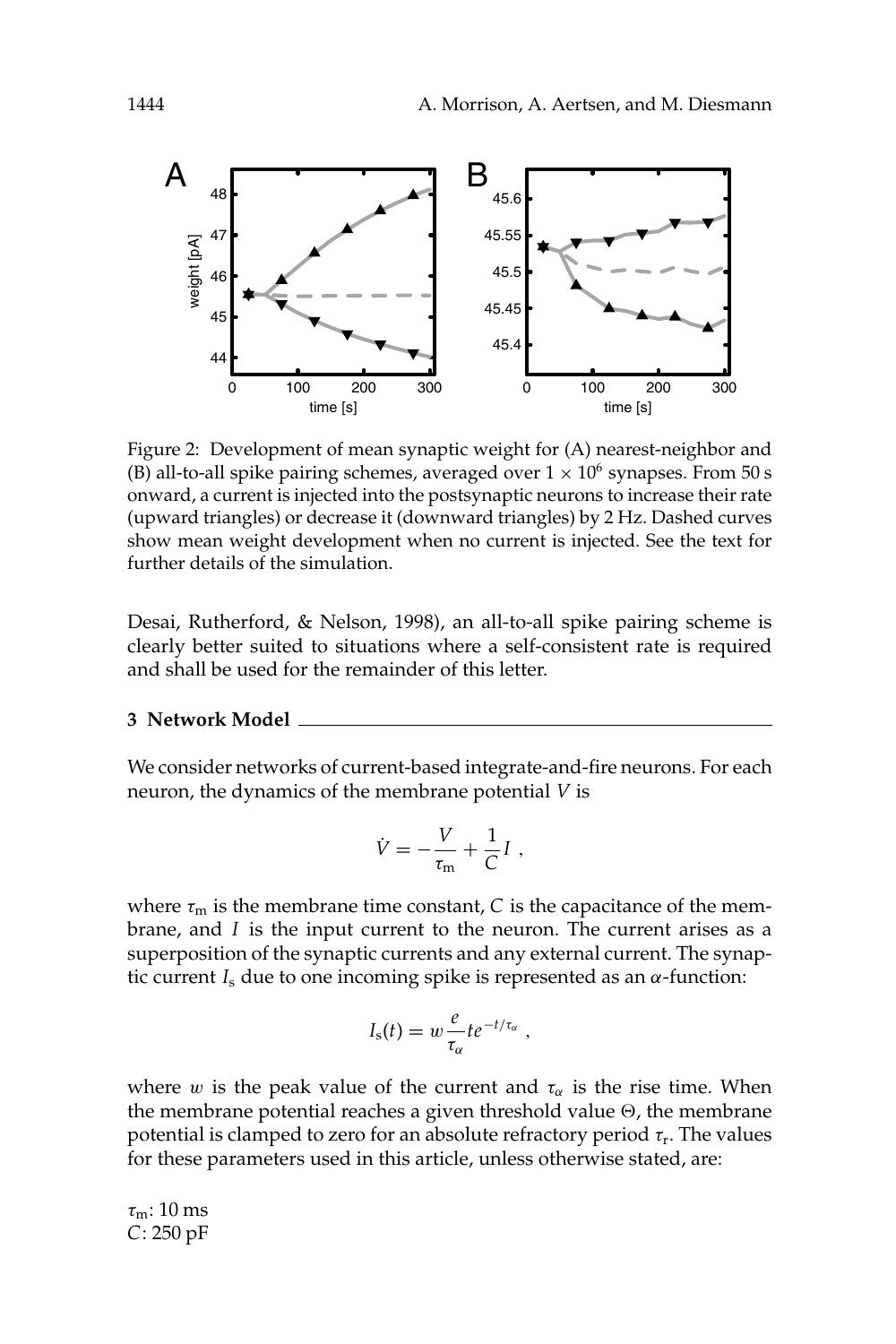$\Theta$ : 20 mV  $\tau_r$ : 0.5 ms w: 45.61 pA  $\tau_{\alpha}$ : 0.33 ms

The parameters are chosen such that the generated postsynaptic potentials (PSPs) have a rise time of 1.7 mV and a half-width of 8.5 ms (e.g., Fetz, Toyama, & Smith, 1991). To avoid transients in the dynamics at the beginning of the simulation, the initial membrane potentials are drawn from a gaussian distribution with a mean of 5.7 mV and a standard deviation of 7.2 mV.

The network model was derived from Brunel (2000), where the larger number of excitatory neurons is balanced by increasing the strength of the inhibitory connections. In order to realize biologically realistic values for both the number of connections per neuron ( $\approx 10^4$ ) and the connection probability ( $\simeq 0.1$ ) in the same network, it is necessary to consider networks with of the order of  $10<sup>5</sup>$  neurons, approximately the number of neurons in a cubic millimeter of cortex (Braitenberg  $&$  Schüz, 1998). Specifically, we simulated networks with 90,000 excitatory and 22,500 inhibitory neurons. In the static network, each neuron receives 9000 connections from excitatory and 2250 connections from inhibitory neurons, whereby the peak current of an inhibitory synapse is larger than that of an excitatory synapse by a factor of −5. A neuron is not permitted to have a connection to itself. The total number of synapses in the network is  $1.27 \times 10^9$ . Additionally, each neuron receives an independent Poissonian stimulus corresponding to 9000 excitatory spike trains, each at 2.32 Hz. The strength of these external excitatory connections is the same as the local excitatory connections. The propagation delay between neurons is 1.5 ms, and the networks are simulated with a computational resolution of 0.1 ms.

The activity of the network described above, if all synapses are static, is in the asynchronous irregular (AI) regime (Brunel, 2000), whereby each neuron fires irregularly at a low rate (coefficient of variation for the interspike interval  $CV_{\text{ISI}} = 0.91$ , rate  $v = 7.8$  Hz), and the network activity is not characterized by synchronous events. However, even in the AI regime, the network is not devoid of synchronous activity. In general, both slow and fast oscillations can be excited (Brunel & Hakim, 1999; Brunel, 2000; Tetzlaff, Morrison, Timme, & Diesmann, 2005). The slow oscillations are eradicated by the use of a noisy external stimulus and drawing the initial membrane potentials from a distribution. The fast oscillations are somewhat more tenacious and are clearly visible in the cross-correlogram in Figure 3. They cause a high variability in the spike count, which can be quantified by the Fano factor, calculated by binning the spike times, and dividing the variance of the spike count by the mean. In this article, all Fano factors are calculated by binning the spike trains from 1000 neurons (unless otherwise stated), using a bin size of 3 ms, which resulted in a mean spike count of at least 10 spikes per bin for all the data sets investigated.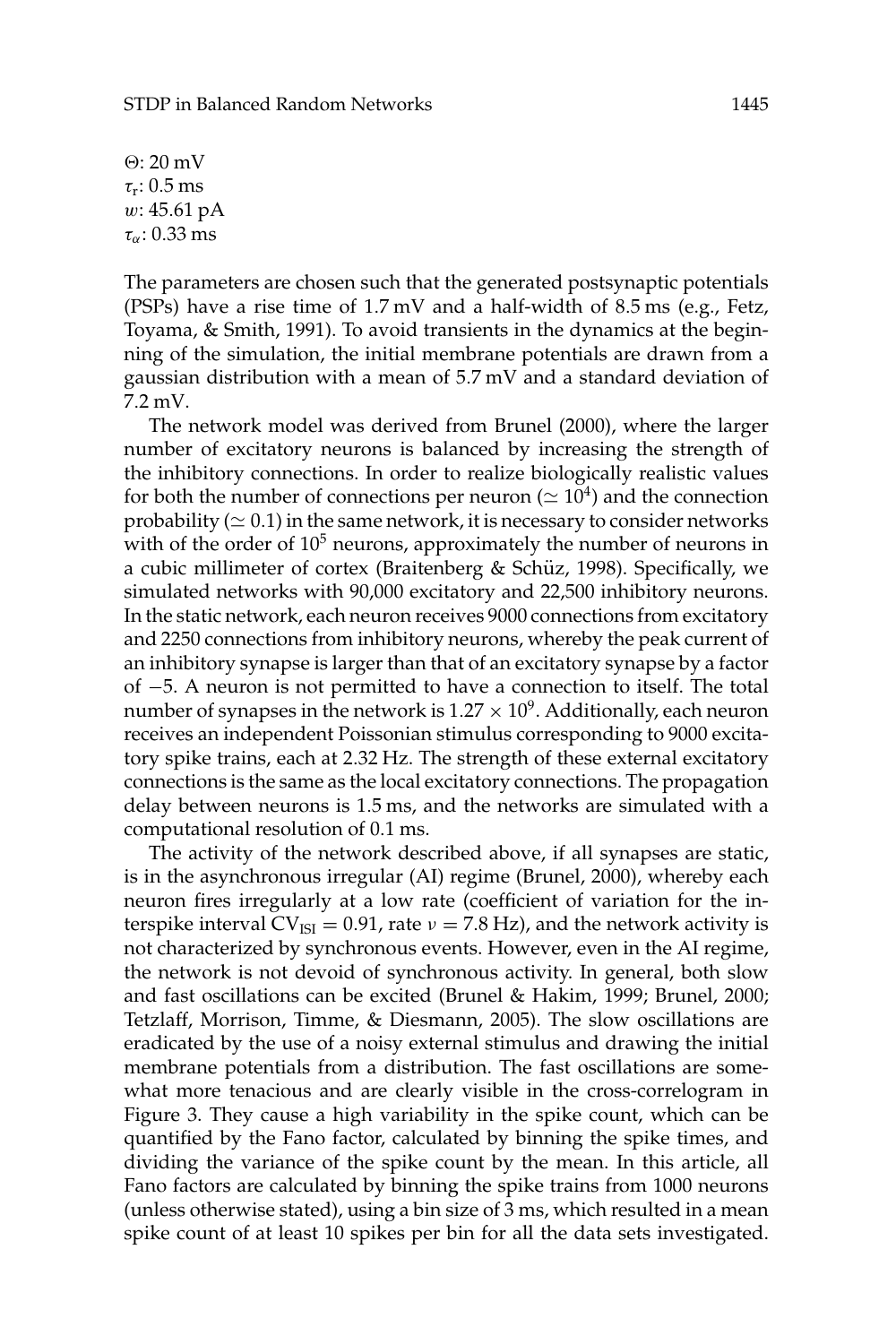

Figure 3: Cross-correlogram of the spiking activity in the static balanced random network, averaged over 500 pairs of neurons and 50 s, using a bin size of 0.1 ms. This is calculated as the cross-covariance normalized by the square root of the product of the variances. As can be seen in the inset, the crosscorrelogram is shifted to the right by the synaptic propagation delay of 1.5 ms, as it is recorded from the perspective of the synapse, and the delay is entirely dendritic (see the appendix).

The above network has a Fano factor for the spike count of  $F_{SC} = 7.6$ , significantly higher than the value of 1, which is a characteristic of Poissonian statistics.

In the case of an idealized network with pure Poissonian firing statistics, where the excitatory synapses exhibit STDP as described in section 2, the fix point of the resulting synaptic weight distribution can be easily determined:  $w^* = w_0 \alpha_p^{\frac{1}{\mu-1}}$ . Setting  $w^* = 45.61$  pA in line with the static network described above, this determines  $\alpha_p = 0.1$ . However, as will be demonstrated in section 4, to retain the activity dynamics of the static network, a slightly larger  $\alpha > \alpha_p$  is required to compensate for the structured raw cross-correlation induced by the fast oscillations.

#### **4 Dynamics of Network Activity and Weight Distribution**

**4.1 Unstimulated Network.** Replacing the excitatory-excitatory connections in the static network with synapses following the power law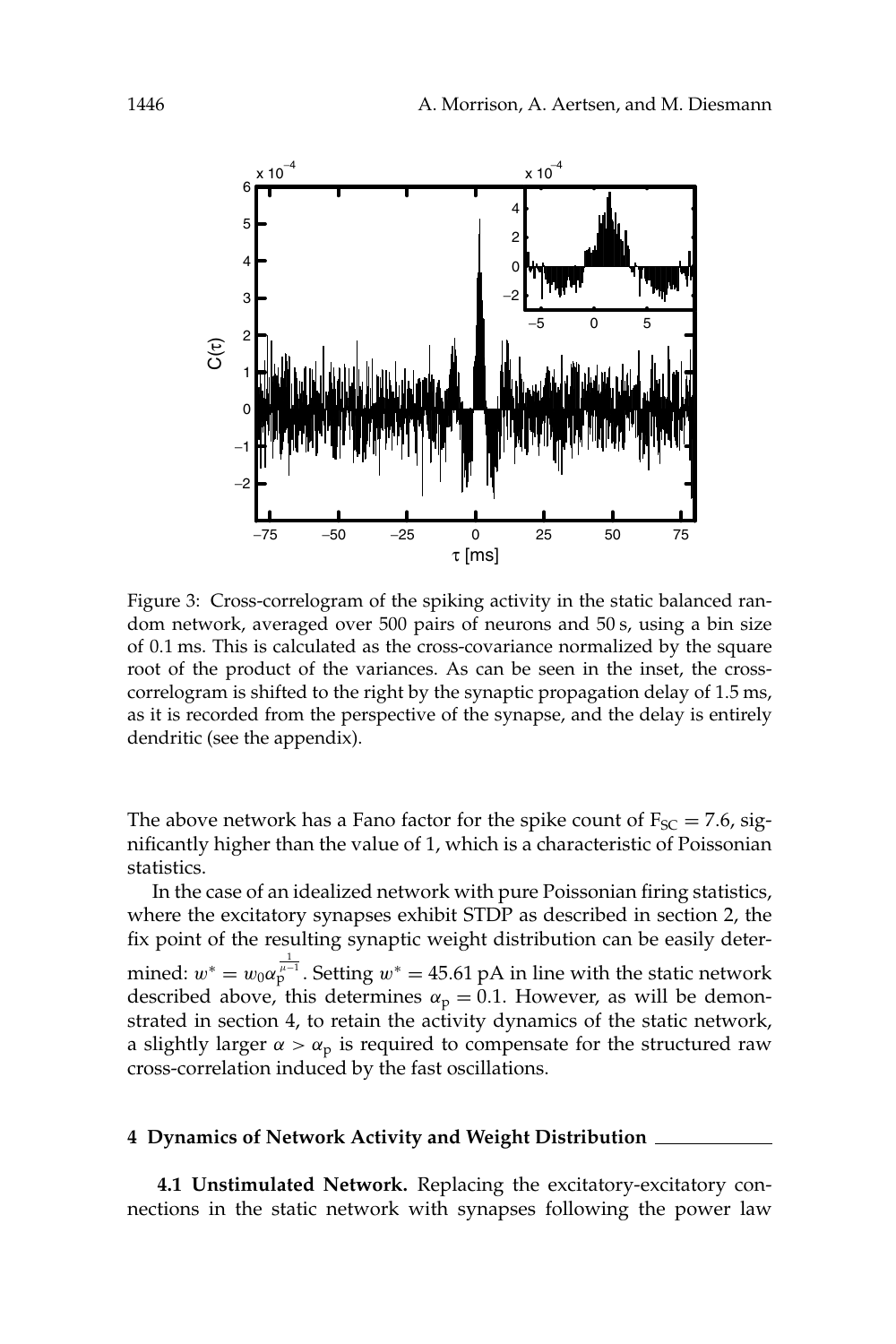

Figure 4: Synaptic weight distribution and correlation in the plastic balanced recurrent network with  $\alpha = 1.057\alpha_{p}$ . (A) The percentage area difference of the weight distribution from the final distribution (at 2000 s) as a function of time. The data were recorded from the outgoing excitatory-excitatory synapses of 900 neurons:  $8.1 \times 10^6$  synapses. (B) Histogram of the equilibrium synaptic weight distribution, averaged over 10 samples in the final 500 s. The black curve indicates the gaussian distribution, with the mean and standard deviation obtained from the histogram ( $\mu_w = 45.65$ ,  $\sigma_w = 3.99$ ). (C) Cross-correlogram of the spiking activity, averaged over 500 pairs of neurons and 50 s, using a bin size of 0.1 ms. The recording was made after the weight distribution had stabilized (400 to 450 s). (D) Difference between the cross-correlograms of the plastic network and a static network using synaptic strengths drawn from the equilibrium distribution shown in (B). Cross-correlograms calculated as in Figure 3.

STDP update rules given by equation 2.3, a stable network configuration is achieved for  $\alpha = 1.057\alpha_p$ . The resultant weight distribution settles within 200 s to approximately gaussian ( $\mu_w = 45.65$ ,  $\sigma_w = 3.99$ ; see Figures 4A and 4B).

The activity of the plastic network is close to the activity of the static network described in section 3: a slightly higher rate of 8.8 Hz is observed. The other spike statistics are also comparable ( $CV_{ISI} = 0.88$ ,  $F_{SC} = 8.5$ ). Some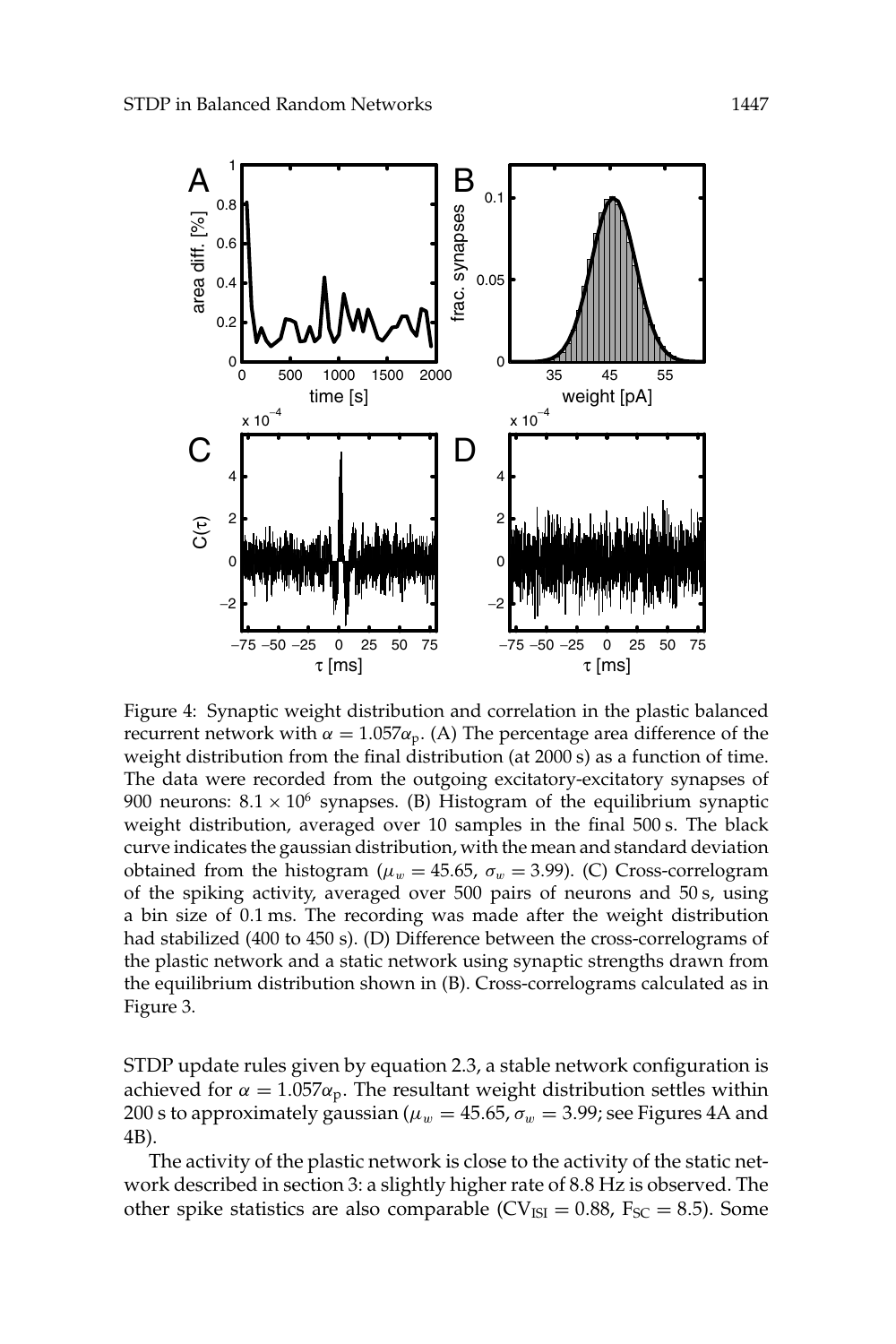difference is to be expected, as in the static network all excitatory-excitatory synapses have the same weight, whereas in the plastic network, the distribution of weights contributes to the fluctuations of the membrane potential and so increases the rate. Indeed, if the weights in the static network are chosen from a gaussian distribution with the same mean and standard deviation as the equilibrium distribution, the activity statistics are very similar  $(v = 8.9 \text{ Hz}, \text{CV}_{\text{ISI}} = 0.9, \text{and } \text{F}_{\text{SC}} = 8.5$ ). For the rest of this letter, the static network using this distribution of synaptic weights will be considered a control case.

The similarity of the dynamics is also demonstrated by the crosscorrelogram in Figure 4C. The cross-correlogram has qualitatively the same shape as that of the static network, and the difference of the two (see Figure 4D) shows no structure whatsoever. Therefore, we can conclude that the two networks exhibit the same activity dynamics and that the power law STDP update rule described in section 2 is compatible with balanced recurrent networks in the AI regime. However, we do not claim that this property is unique to this STDP model. It would seem likely that any STDP formulation that results in a unimodal equilibrium distribution of synaptic weights would also be compatible, at least for some parameter range. This is confirmed for a formulation of the Gütig et al. (2003) update rules in the next section.

*4.1.1 Survival of Strong Synapses.* One of the main sources of interest in STDP is its apparent ability to create neuronal assemblies (e.g., Izhikevich et al., 2004). However, searching for a stable structure in a network with  $8.1 \times 10^8$  excitatory-excitatory synapses presents a significant data analysis problem in itself. To discover whether such assemblies are self-organizing in the balanced recurrent network, we consider the persistence of the strongest synapses in the network. If structure were developing, strong synapses should stay strong or become even stronger. During the course of the simulation, the outgoing plastic synapses of 900 neurons were monitored every 5 s, and those that were above a threshold of  $\mu + 1.3\sigma$  (50.8 pA) of the equilibrium distribution shown in Figure 4, were recorded (approximately the strongest 10%). The persistence of strong synapses for various different initial times is shown in Figure 5A. For a group of synapses that are strong at a given time, the number that remain strong decays exponentially with a time constant of approximately 60 s, and almost none of an initial group remains strong after 800 s. No synapses remained strong for longer than 1000 s, although the simulation ran for 2000 s. This behavior was not systematically dependent on the time at which the initial population was defined, as is demonstrated by the similar courses of the curves in Figure 5A. These results suggest that structure is not developing in the balanced recurrent network.

The survival statistics are qualitatively different for a low-connectivity network, as can be seen in Figure 5B. Here, the number of neurons in the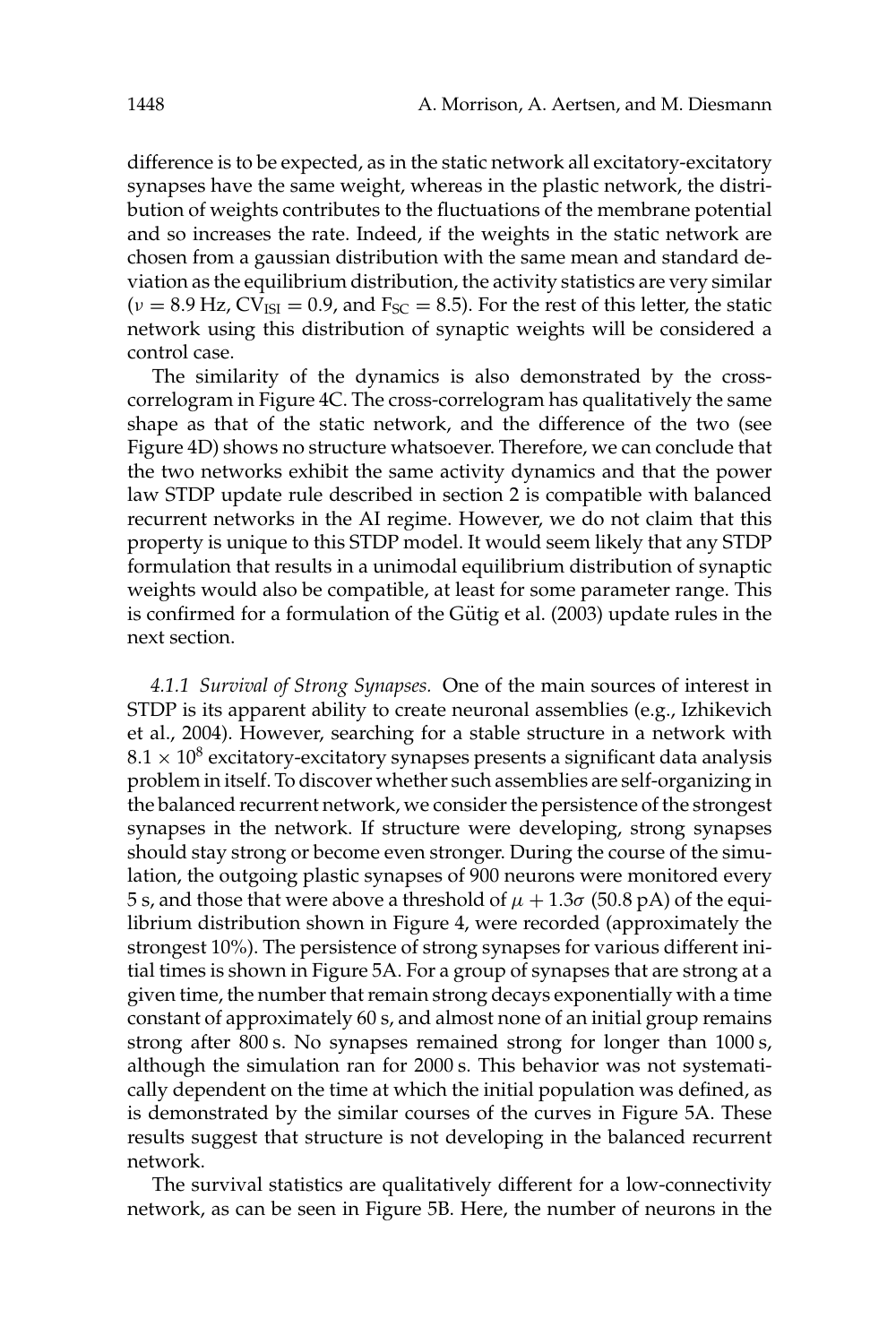

Figure 5: Persistence of strong synapses. (A) High-connectivity network. From a total population of  $8.1 \times 10^6$  synapses (see Figure 4) and for a given initial time, approximately the 10% strongest synapses are recorded. The number of these synapses that remain strong is plotted as a function of survival time. The shading of the lines indicates the initial times: 100 s (palest gray curve) in steps of 200 s until 1500 s (black curve). (B) Low-connectivity network. As in *A*, but with a total population of  $8.1 \times 10^4$  synapses and an earliest initial time of 500 s (palest gray curve).

network was reduced to 900 excitatory and 225 inhibitory neurons while retaining a connection probability of 0.1. To compensate for the lower number of synaptic inputs, the rate of the external input was increased to 34.66 Hz, the peak current of the static excitatory synapses was increased by a factor of 4 to 182.44 pA, and the peak current of the inhibitory synapses was a factor of −18 larger than the excitatory synapses. In the case of the plastic excitatory synapses, the scaling factor of 4 was applied postsynaptically, so for the purposes of the STDP update, the synaptic weights stayed in the range of approximately 30 to 70 pA. This permitted values of  $\alpha = 1.109\alpha_{p}$ and  $\lambda = 0.1$  to be used, resulting in an STDP window function as close as possible to that used for the full-sized network, and much the same activity statistics ( $v = 7.9$  Hz,  $CV_{ISI} = 0.91$ ,  $F_{SC} = 8.6$  (900 neurons)). The equilibrium weight distribution was unimodal, with a mean of 45.52 pA and a standard deviation of 6.52 pA.

In this case, strong synapses are much more stable, with some remaining strong for thousands of seconds. The decay of the number of strong synapses does not vary systematically with the time at which the initial population was defined, as was the case for the full-sized network. However, the decay is no longer well described by an exponential function, but by a power law with an exponent of −1.02. Despite the longer endurance of strong synapses, it still could not be said that structure is spontaneously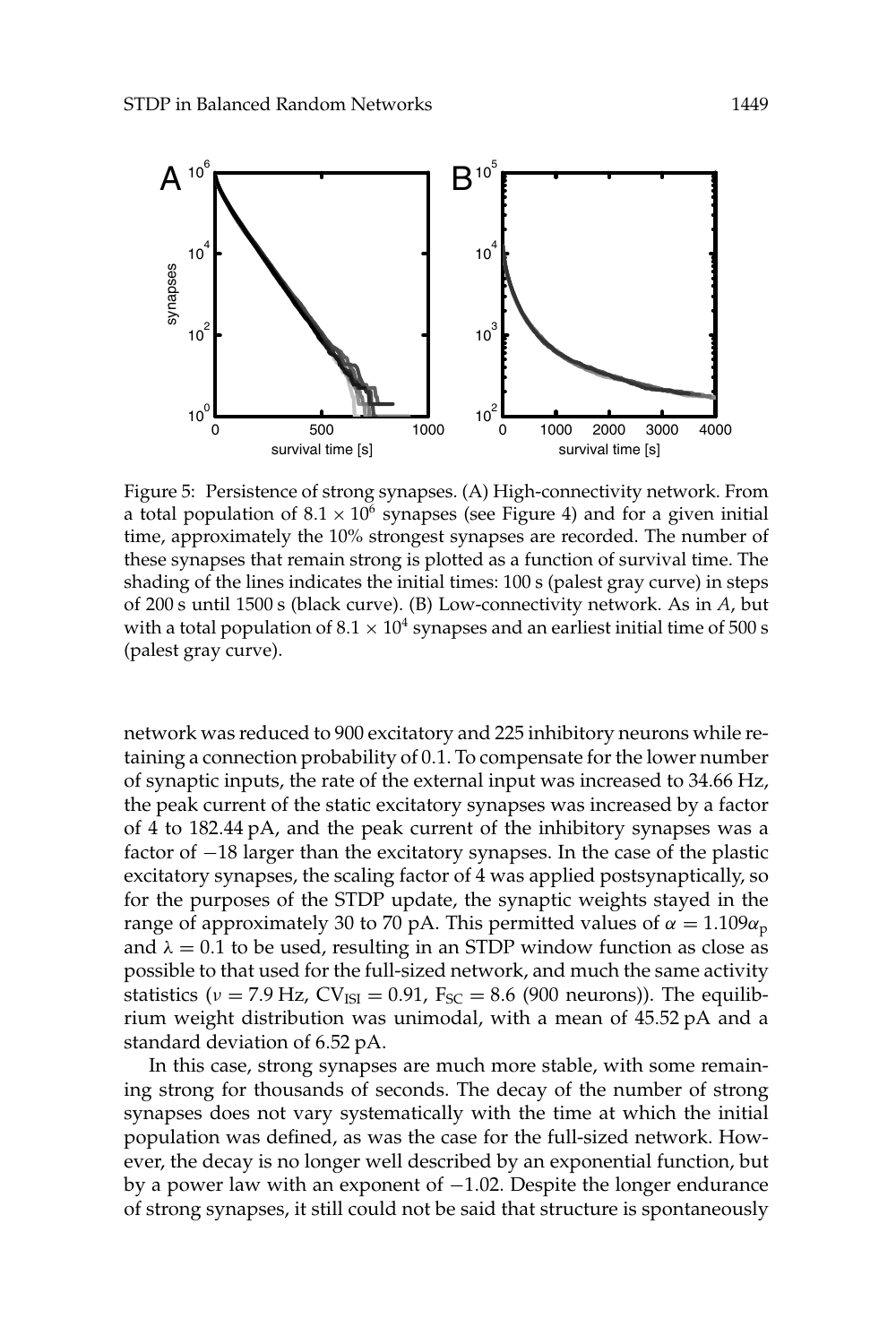developing in the network, as although the number of strong synapses did not quite decay to zero over the 5000 s measuring period, the remainder comprises less than 0.2% of the total number of plastic synapses. Similar results are obtained when using the nearest-neighbor spike pairing scheme described in section 2.3, resulting in a unimodal distribution with a mean of 45.6 pA, a standard deviation of 6.62 pA, and power law survival statistics with an exponent of −0.93 (data not shown). The results are also robust with respect to the formulation of the STDP update rules: power law STDP with asymmetric time constants ( $\tau$  = 34 ms,  $\tau$  + = 14 ms,  $\alpha$  = 0.048) and Gütig et al. (2003) STDP ( $w_{\text{max}} = 100 \text{ pA}$ ,  $\lambda = 0.005$ ,  $\mu = 0.4$ , and  $\alpha = 1.188$ ) produce unimodal distributions, with means of 45.7 pA and 45.57 pA, standard deviations of 7.13 pA and 5.17 pA, respectively, and power law survival statistics with exponents of −0.62 and −1.3, respectively (data not shown).

These results show that the connectivity of a network has a significant effect on the stability of individual weights, as strong synapses in the lowconnectivity networks persist for much longer periods than in the network with biologically realistic connectivity. Further, they demonstrate that the nondevelopment of structure is quite a robust observation. It is not restricted to high-connectivity networks and does not depend critically on either our specific formulation of the STDP update rules or the spike pairing scheme.

*4.1.2 Sensitivity to Scaling of Depression.* The value of  $\alpha = 1.057\alpha_p$  was determined through a tuning process to give a mean synaptic weight close to the weight of excitatory synapses in the static network, and thus a similar self-consistent firing rate. This raises the question of what the effect on the network activity dynamics would be if  $\alpha$  is chosen too high, leading to a net depression of the synapses, or too low, leading to a net potentiation. Clearly, any net change of the synaptic weights will lead to a change in the correlation structure, which will affect the weights, and so on. A network can be stable only if its weight distribution and correlation structure are compatible, as in the network described above. How easy is this to accomplish?

We found that if  $\alpha$  is chosen 2% higher— $\alpha = 1.078\alpha_{p}$ —the network does indeed settle to a new equilibrium, with a near-gaussian weight distribution at a slightly lower mean ( $\mu_w = 45.33 \text{ pA}$ ) and a slightly increased standard deviation ( $\sigma_w = 4.1 \text{ pA}$ ). The network firing rate is, of course, lower,  $v = 3.4$  Hz, and the activity is still in the AI regime (CV<sub>ISI</sub> = 0.92, F<sub>SC</sub> = 3.9). Interestingly, the network is in a more asynchronous state than either the heterogeneous static network or the plastic network with  $\alpha = 1.057\alpha_p$  $(F<sub>SC</sub> = 8.5)$ , as reflected in its cross-correlogram (see Figure 6). The central and side peaks are smaller in amplitude and less well defined, and the difference in the cross-correlograms of this network and the static network (see Figure 6, inset) shows clear structure around  $\tau = 0$ . This lower degree of synchrony is presumably due to the increased dominance of inhibition in the local recurrent network as the excitatory weights decrease.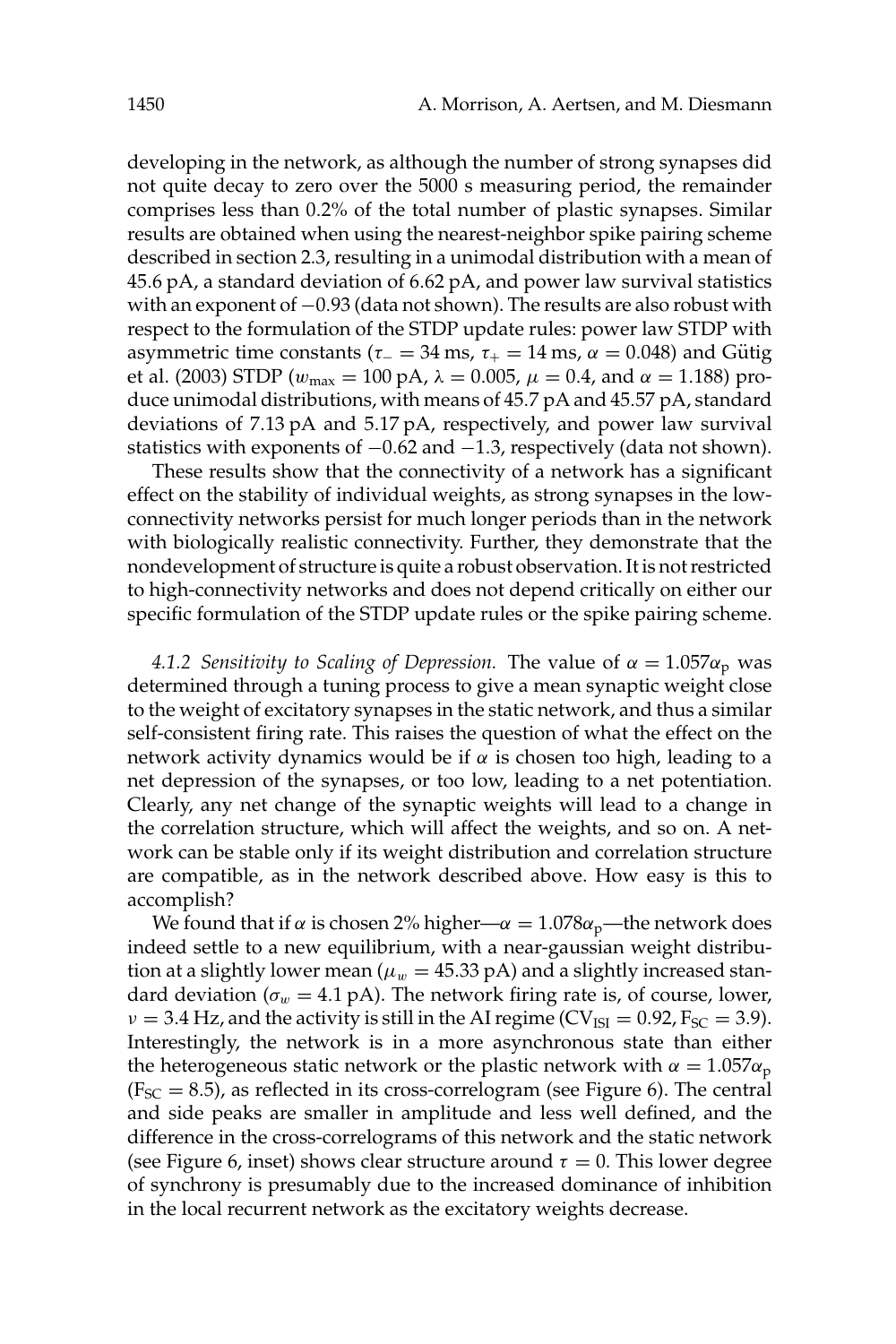

Figure 6: Cross-correlogram of the spiking activity in the plastic balanced random network with  $\alpha = 1.078 \alpha_{p}$ , averaged over 500 pairs of neurons and 50 s, using a bin size of 0.1 ms. The recording was made after the weight distribution had stabilized (950–1000 s). The inset shows the difference in the cross-correlograms for the plastic and the heterogeneous static networks. Cross-correlograms calculated as in Figure 3.

If  $\alpha$  is chosen 2% lower— $\alpha = 1.035 \alpha_p$ —a very different picture emerges. Up to 24 s, the mean of the synaptic weight distribution slowly increases to 45.83 pA, and its standard deviation decreases to 3.85 pA, retaining its neargaussian form. Over this period, the network firing rate increases smoothly from 8 Hz to about 27 Hz. Between 24 s and 26 s, there is a sudden transition. The network firing rate increases rapidly to 200 Hz (see Figure 7, inset), and the synaptic weight distribution splinters into clusters (see Figure 7, main panel).

Simultaneously, the network activity dynamics undergoes a transition. The global activity changes from asynchronous irregular firing (see Figure 8A) to strong peaks of activity interspersed with periods of silence (see Figure 8B). Within each peak, a highly regular pattern of activity builds up within a few milliseconds and then decays abruptly, to be replaced with a different pattern of activity (see Figure 8, lower panels).

These results show that  $\alpha$  is a critical parameter for the configuration of network and plasticity model investigated here and that the value of  $\alpha = 1.057\alpha_p$  is quite close to the bifurcation point. For values of  $\alpha$  greater than this, the network is stable, albeit with weaker synaptic weights and consequently lower firing rates. Note that even extremely weak weights will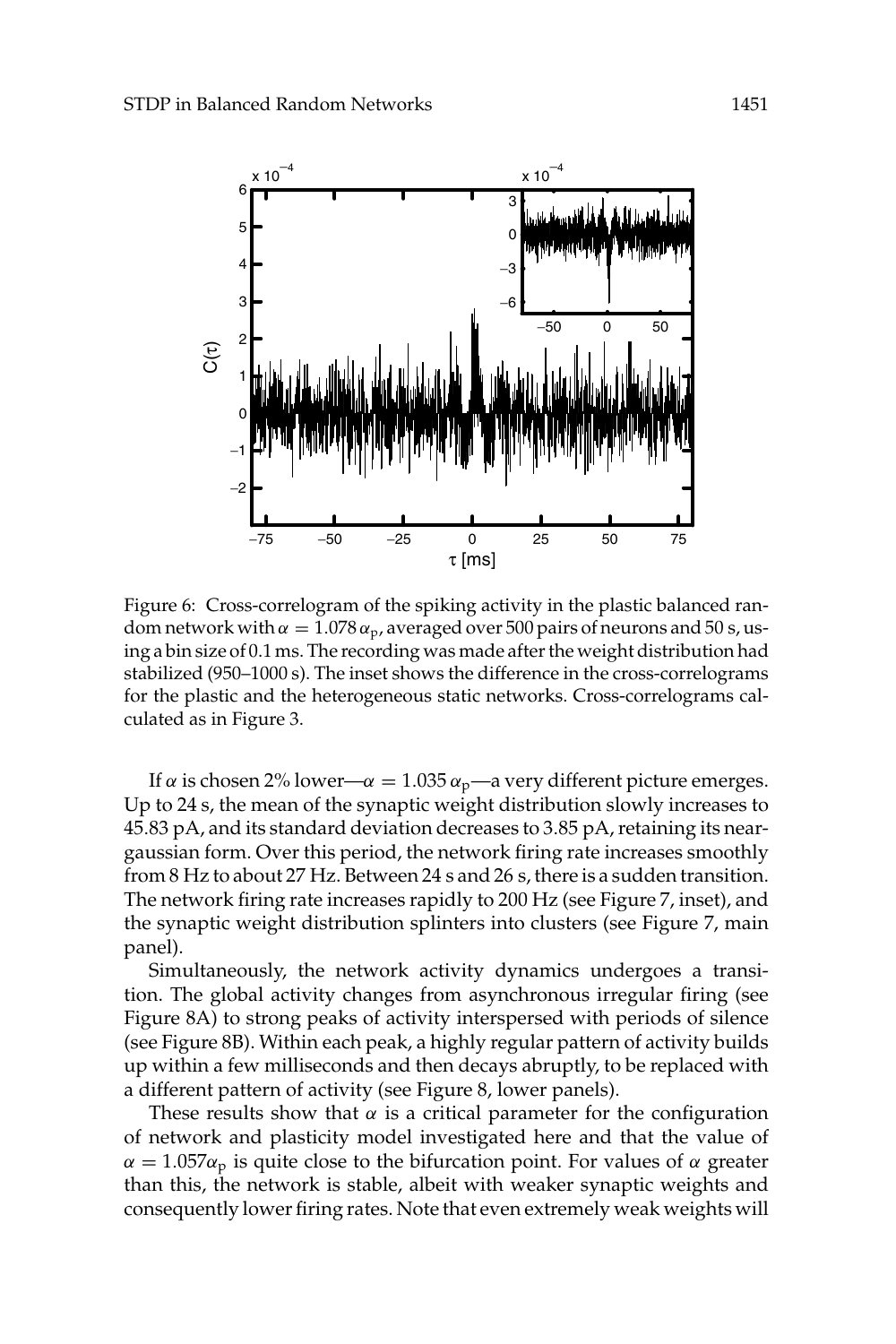

Figure 7: Weight distribution and rate development in the plastic balanced recurrent network with  $\alpha = 1.035 \alpha_p$ . The gray histogram shows the distribution of weights for the outgoing excitatory-excitatory synapses of 1000 neurons (i.e.,  $9 \times 10^6$  synapses) after 24 s. The black histogram shows the weight distribution for the same group of synapses after 30 s. The inset shows the average rate of these neurons as a function of time.

not extinguish the network activity due to the external input. For values of  $\alpha$  lower than the bifurcation point, the network is unstable and leaves the asynchronous irregular regime.

**4.2 Stimulated Network.** In section 4.1.1 it was demonstrated that if an appropriate scaling of the plasticity window is chosen such that a selfconsistent rate ensues, no structure develops spontaneously. In this section, we investigate whether structure can be induced in the network by generating systematic positive correlation in the network. The most obvious way to accomplish this is to induce a group of neurons to fire synchronously. The greater the number of inputs a neuron has from this group, the more likely it is to fire shortly after the synchronous event.

*4.2.1 Stimulus Protocol.* A stimulus is applied to a group of neurons  $(N = 500)$  at random intervals. At each stimulation event, a rectangular pulse current is injected into each neuron, whereby the injection time for each neuron is drawn from a gaussian distribution ( $\sigma = 0.5$  ms). In this way, there is no systematic relationship between the firing times of the stimulated group during a stimulus event beyond that given by the gaussian. Due to the random connectivity of the network, the number of connections *K*synch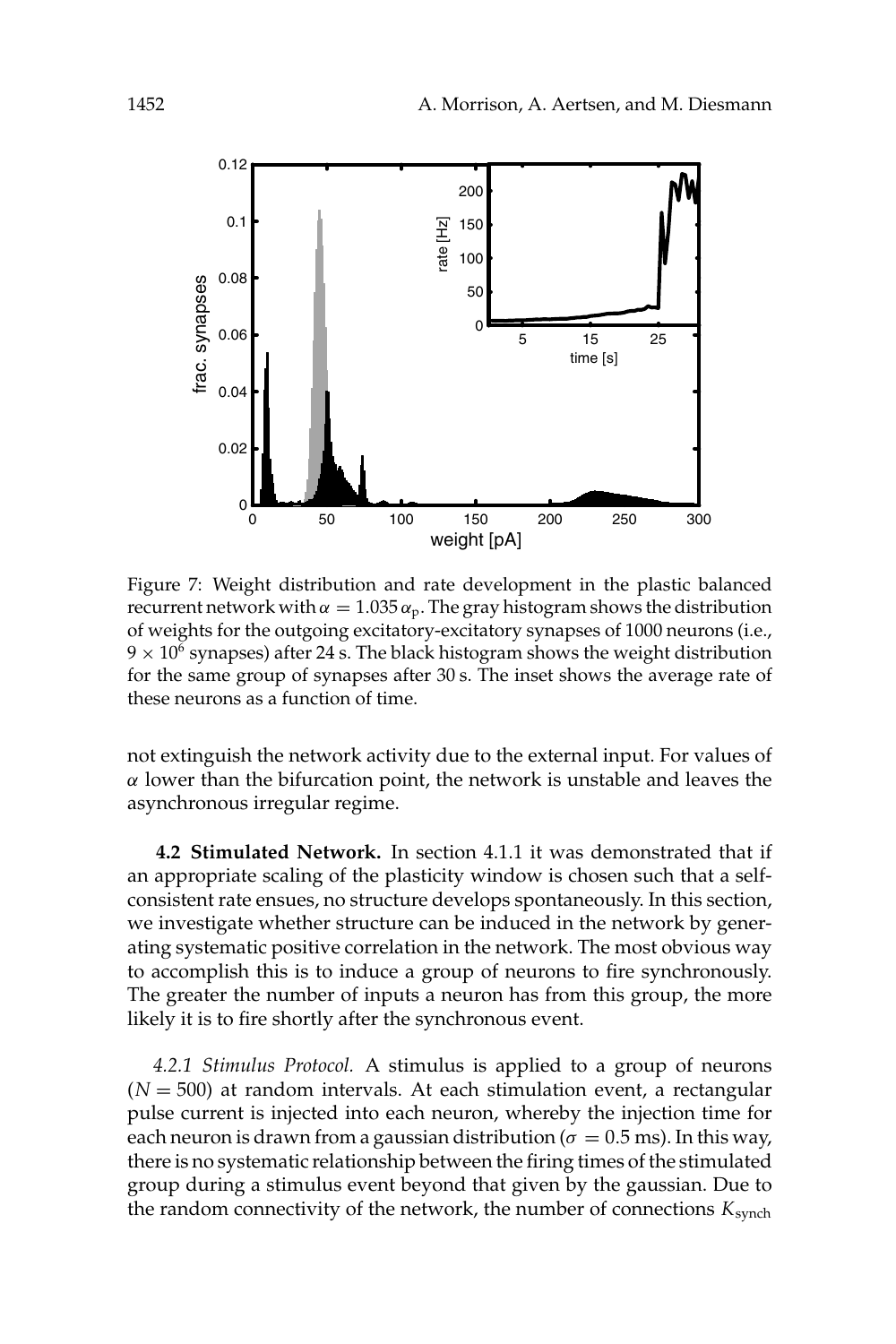

Figure 8: Activity dynamics in the plastic balanced recurrent network with  $\alpha = 1.035\alpha_{\rm p}$ . (A) Instantaneous rate as a function of time between 22 s and 23 s for a sample of 1000 neurons with a bin size of 0.1 ms. (B) As in *A*, but between 29 s and 30 s. Arrows indicate time periods treated in lower panels. (C) Instantaneous rate as a function of time between 29.1 s and 29.106 s. (D) Corresponding raster plot for 100 neurons. (E) As in *C*, but for the time period 29.7 s to 29.706 s. (F) Corresponding raster plot; same neurons as in *D*.

each neuron receives from the stimulated group is binomially distributed with a mean of 50. The higher the convergence a neuron has from this group, the more likely it is to be affected by the stimulation. We therefore define a high-convergence group with respect to the stimulated group, such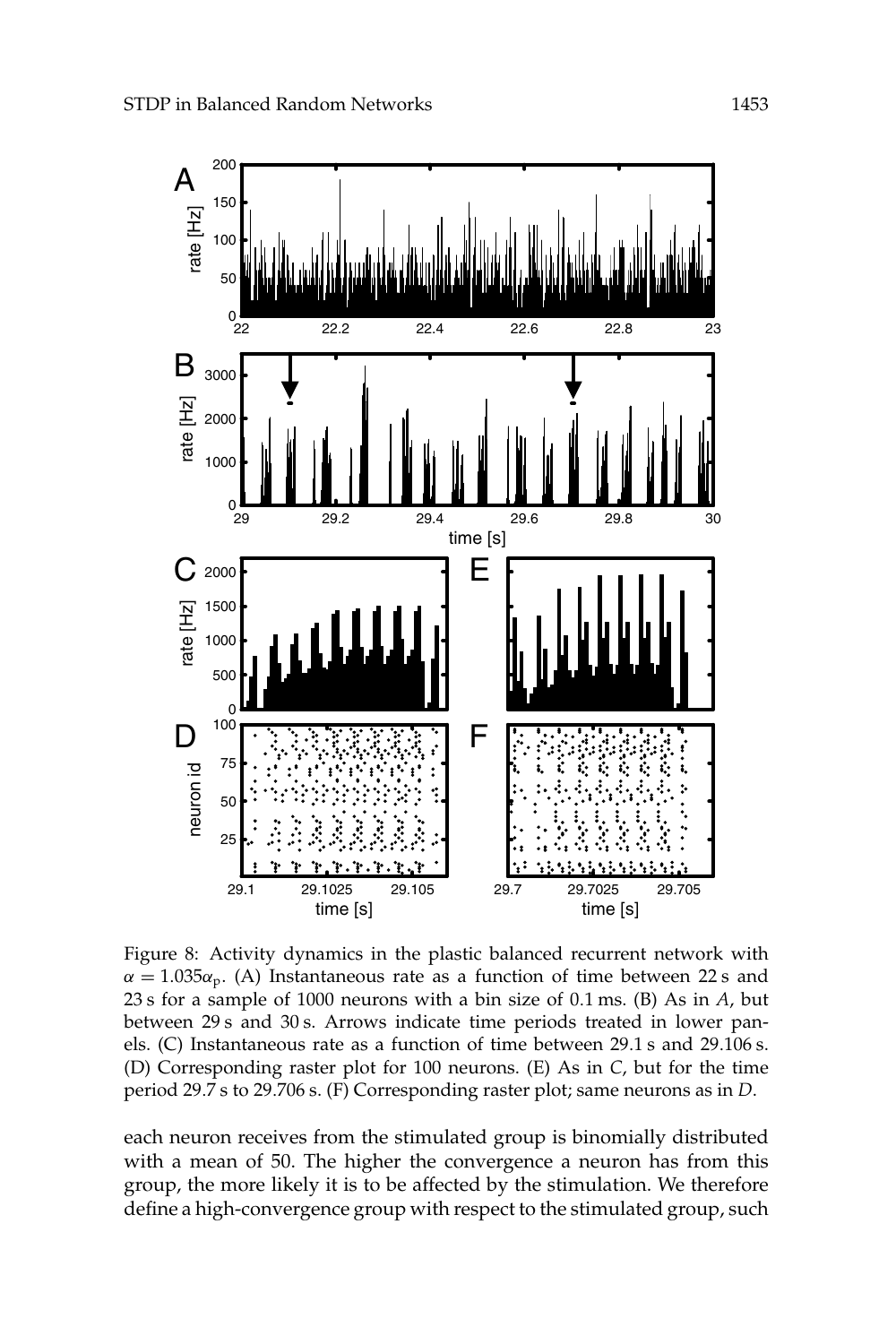

Figure 9: Effect of stimulation on the network. Raster plot for 100 arbitrarily indexed neurons from the following populations: (A) stimulated group ( $N = 500$ ), (B) high-convergence group ( $N = 568$ ,  $K_{\text{synch}} \geq 69$ ), (C) random-convergence group ( $N = 1000$ ). The stimulus consists of a rectangular pulse current of amplitude 6840 pA and duration 0.1 ms at irregular intervals with a frequency of 3 Hz. For each stimulation event, the injection times for each neuron are drawn from a gaussian distribution with a standard deviation of 0.5 ms.

that  $K_{\text{synch}} \geq 69$ . This value was chosen as it results in a high-convergence group of approximately the same size as the stimulated group ( $N = 568$ ). The spiking activity for the stimulated group (see Figure 9A), the highconvergence group (see Figure 9B), and a group of neurons  $(N = 1000)$  with random convergences (see Figure 9C) shows that although the stimulus has a strong effect within the stimulated group, its initial effect on the high-convergence group is only moderate and its effect on the randomconvergence group weaker still.

*4.2.2 Activity Development of Stimulus-Driven Network.* Initially, it seems as if the stimulus has a catastrophic effect on the stability of the network. In Figure 10A, a sudden rate transition can be seen at 224 s. All three recorded neuron populations reach rates of over 200 Hz. A closer inspection of the spiking activity at the transition point (see Figures 10C and 10D) yields some insight. A strong burst in the stimulated group triggers an oscillation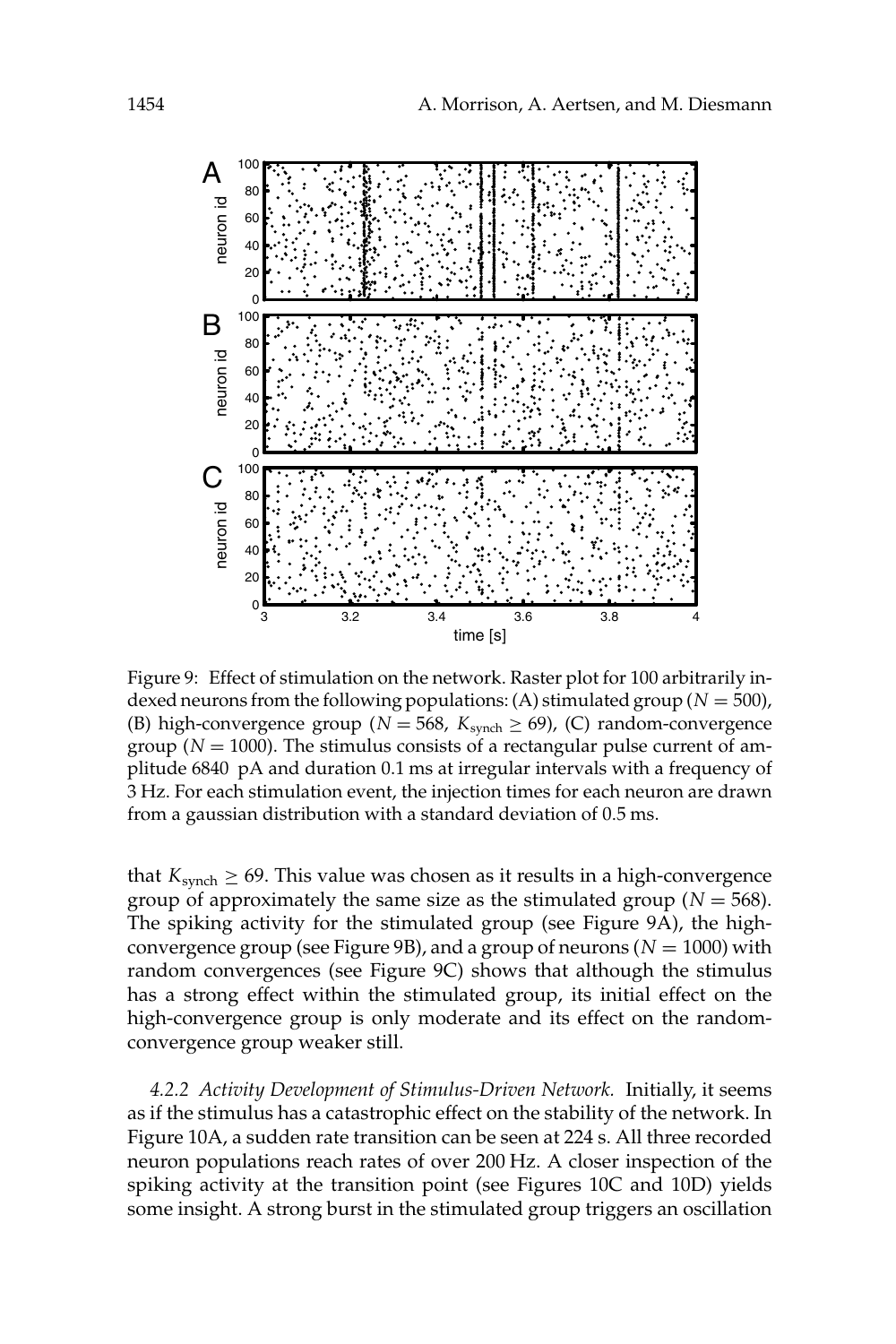

Figure 10: Activity development in the stimulated plastic network: (A) Average rate as a function of time (bin size 1 s) for stimulated group, pale gray curve; high-convergence group, dark gray curve; random-convergence group, solid black curve. The dashed black line indicates the equilibrium rate for the unstimulated plastic network. (B) As in *A*, but with no connections permitted within the stimulated group. (C) Raster plot for stimulated group during activity state transition, arbitrary neuron indices. (D) Raster plot for random-convergence group during activity state transition, arbitrary neuron indices.

in the random-convergence group (which is representative for the activity in the whole network). This synfire explosion was first reported by Mehring, Hehl, Kubo, Diesmann, & Aertsen (2003). Here, however, the effect is magnified rather than dying away, as the network correlation and the synaptic strengths have a positive feedback relationship through the STDP rule. The emergent activity is characterized by bursts of strongly patterned activity separated by periods of no activity, as was also observed for the unstimulated network with  $\alpha = 1.035\alpha_p$  (see Figure 8).

Quite apart from its consequences for the network activity, the triggering of the synfire explosion is in itself an interesting effect, given that the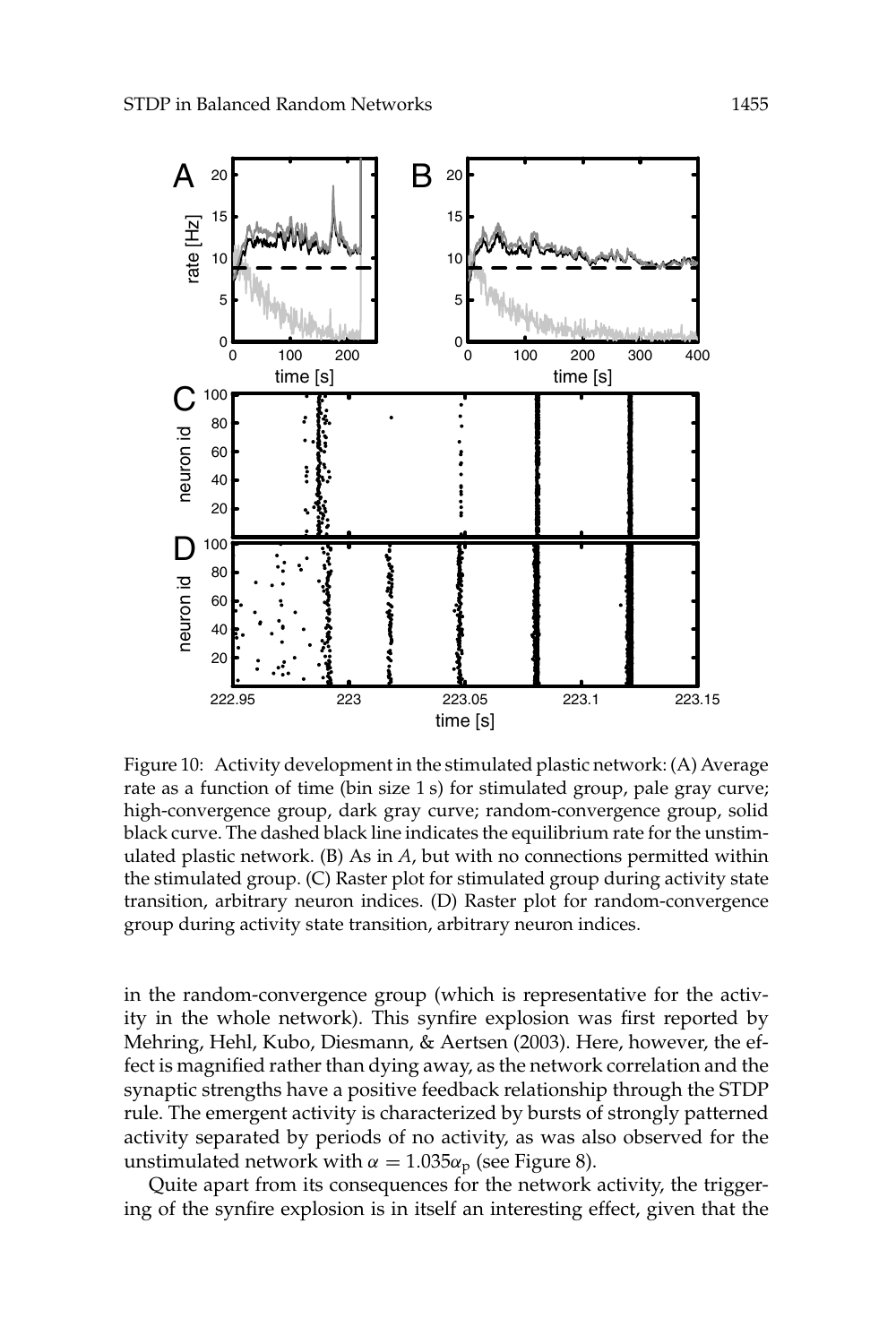stimulated group intially had only a weak effect on the network (compare Figures 9A and 9C). This is partly due to the implementation of synaptic delays. As neurons were connected randomly, the neurons in the stimulated group also receive input from other neurons within that group. Since the synaptic delay was implemented as dendritic rather than axonal, when two neurons fire simultaneously, the presynaptic spike arrives at the synapse before the postsynaptic spike. This causes a systematic increase in the weights of the intragroup synapses when a synchronous stimulus is repeatedly applied. Although in general the response to the stimulus within the group is weakened, as will be discussed below, this increase of weights can occasionally cause an amplification of the response. In this case, more of its neurons fire within a few milliseconds, which naturally has a stronger effect on the rest of the network. If the network is connected such that there are no connections between neurons belonginging to the stimulated group, the amplification does not take place, and no synfire explosion is triggered for a stimulated group of this size (see Figure 10B). However, increasing the group size triggers a synfire explosion without the amplifying effects of the intragroup synapses: for a group size of 600 stimulated neurons, this occurs after 249 s; for a group size of 700 after 127 s; and for a group size of 800 after only 7 s (data not shown).

Irrespective of whether a synfire explosion was triggered, a notable feature of the network behavior is the significant reduction in the rate of the stimulated group. This change in rate can be explained with reference to the changes in the synaptic weight distributions (see Figure 11A). The positive correlation between the stimulated group and the high-convergence and random-convergence groups corresponds to a systematic negative correlation from the perspective of the incoming synapses of the stimulated group. As a consequence, the means of the distributions of synaptic weights from the random-convergence and high-convergence groups to the stimulated group decrease from the mean weight determined in section 4.1 by 13.3% and 21.1%, respectively. This represents a significant reduction in the input received by the neurons of the stimulated group and causes them to fire much less frequently. Note that this effect can be generalized to any stimulus that creates a systematic positive correlation between a stimulated group and another group of neurons receiving input from it.

This decoupling of the stimulated group from the rest of the network counteracts the development of structure observed in the development of the weights of the outgoing synapses of the simulated group. The means of the distributions from the stimulated group to the random-convergence and high-convergence groups increase from the mean weight value determined in section 4.1 by 13.8% and 25.5%, respectively. Over the same period, the mean of the synaptic weights unconnected with the stimulated group increased by just 0.2%. Moreover, a clear relationship can be seen between the degree of convergence a given neuron has from the stimulated group and the mean weight of those synapses (see Figure 11B). Up to about the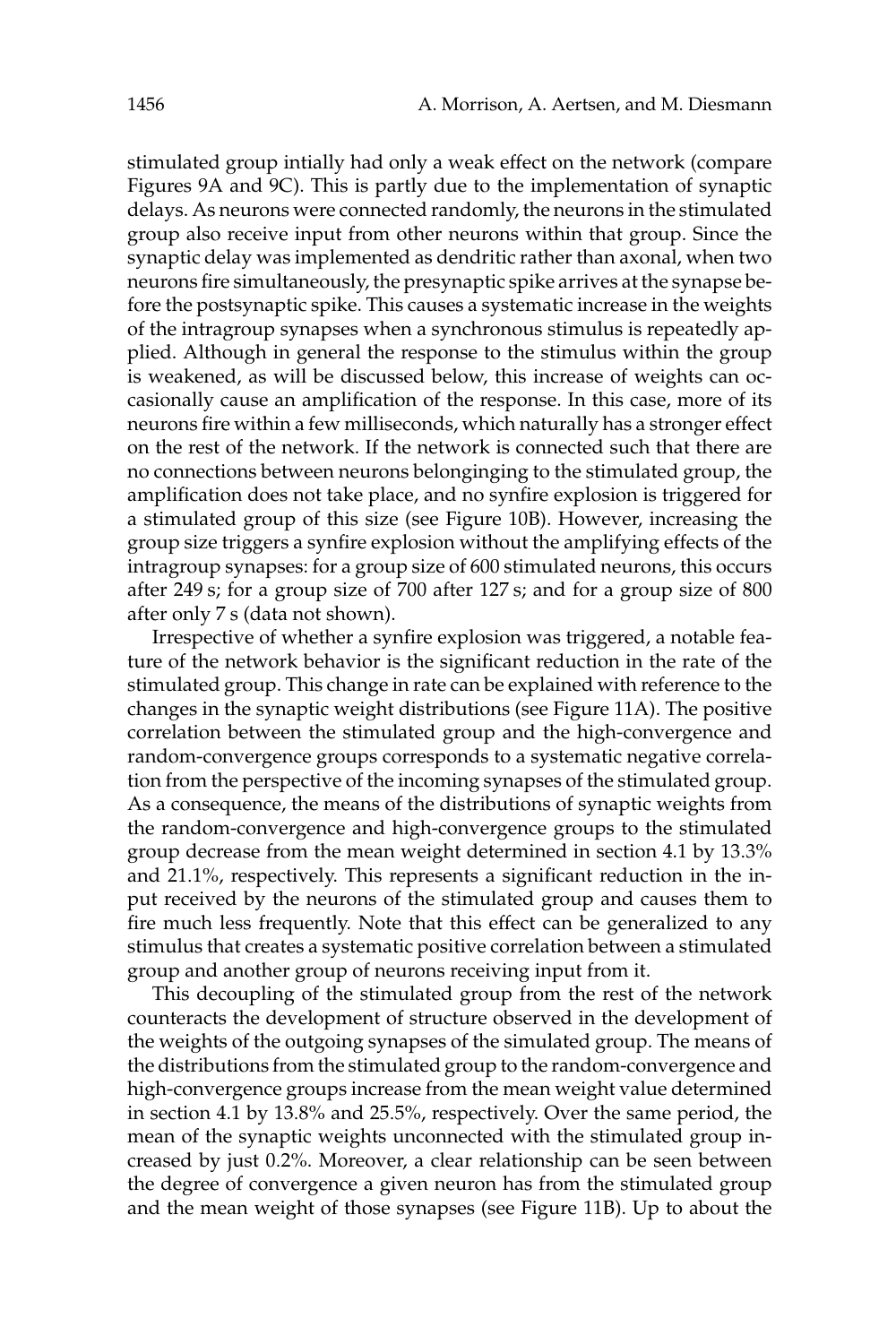

Figure 11: Development of synaptic weights in the stimulated plastic network, with no connections within the stimulated group. (A) Distribution of synaptic weights between different neuron populations after 400 s: stimulated group to high-convergence group, solid black curve; stimulated group to randomconvergence group, dashed black curve; high-convergence group to stimulated group, solid dark gray curve; random-convergence group to stimulated group, dashed dark gray curve. The pale gray curve indicates the distribution of synaptic weights for synapses unconnected to the stimulated group. (B) Average synaptic weight after 400 s as a function of convergence from the stimulated group (dots) and the high-convergence group (crosses). The vertical black line indicates the cut-off point for membership in the high-convergence group ( $K_{\text{synch}} \geq 69$ ), and the gray line is a linear fit to the data below this point.

convergence chosen as the cut-off point for membership in the highconvergence group, the dependence of the average synaptic weight on the degree of convergence is well described by a linear relationship. Interestingly, beyond this point, the average synaptic weight increases much faster than the linear prediction. Although this suggests that a development of functional structure is occurring, such that the volley of nearsynchronous spikes is reliably transferred from the stimulated group to the high-convergence group, the development of the weights of the outgoing synapses of the high-convergence group does not support this. Even after 400 s of repeated stimulation, no increase of the average synaptic weight as a function of the convergence from the high-convergence group can be observed. Clearly, the high-convergence group does not echo the stimulus sufficiently reliably as to have a corresponding effect on its own downstream high-convergence group, even though the synaptic weights between the stimulated group and the high-convergence group have increased so significantly.

The failure of the stimulated group to drive the high-convergence group effectively, despite the increased synaptic weights, can also be seen in the cross-correlogram of their spiking activity in Figure 12. Ideally, we would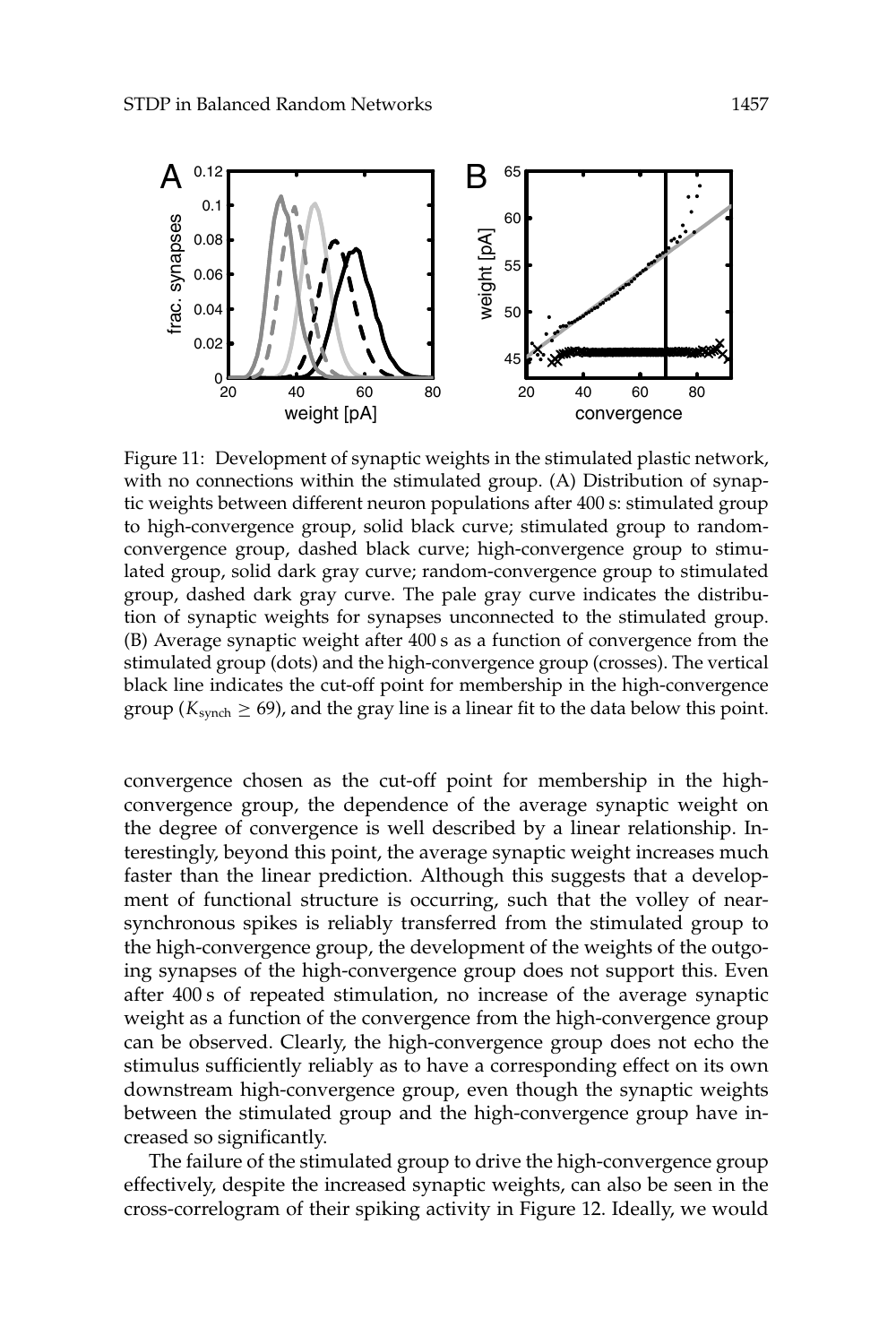

Figure 12: Expected and actual correlation development. (A) Initial correlation: cross-correlation in the static network between the stimulated group and an external group with the same convergence with respect to the stimulated group and the rest of the network as the high-convergence group; synaptic weights drawn from distribution shown in Figure 4B. Averaged over 500 pairs of neurons and 50 s, using a bin size of 0.1 ms. (B) Expected final correlation: as in *A*, but synaptic weights for the external group are drawn from the appropiate distributions shown in Figure 11A. (C) Actual final correlation: cross-correlation between the stimulated group and the high-convergence group in the plastic network after stabilization of rates. Averaged over 500 pairs of neurons between 300 to 400 s with a bin size of 0.1 ms. Cross-correlograms calculated as in Figure 3.

like to compare the cross-correlation between the stimulated group and the high-convergence group at the beginning and end of the simulation. However, the rates are changing too quickly at the beginning for a crosscorrelation to be meaningful. In order to gain some insight into the initial cross-correlation between the stimulated and the high-convergence groups, the static network with heterogeneous weights was used to provide input to an external group of 500 neurons. This group was connected such that it had the same convergence with respect to the stimulated group and the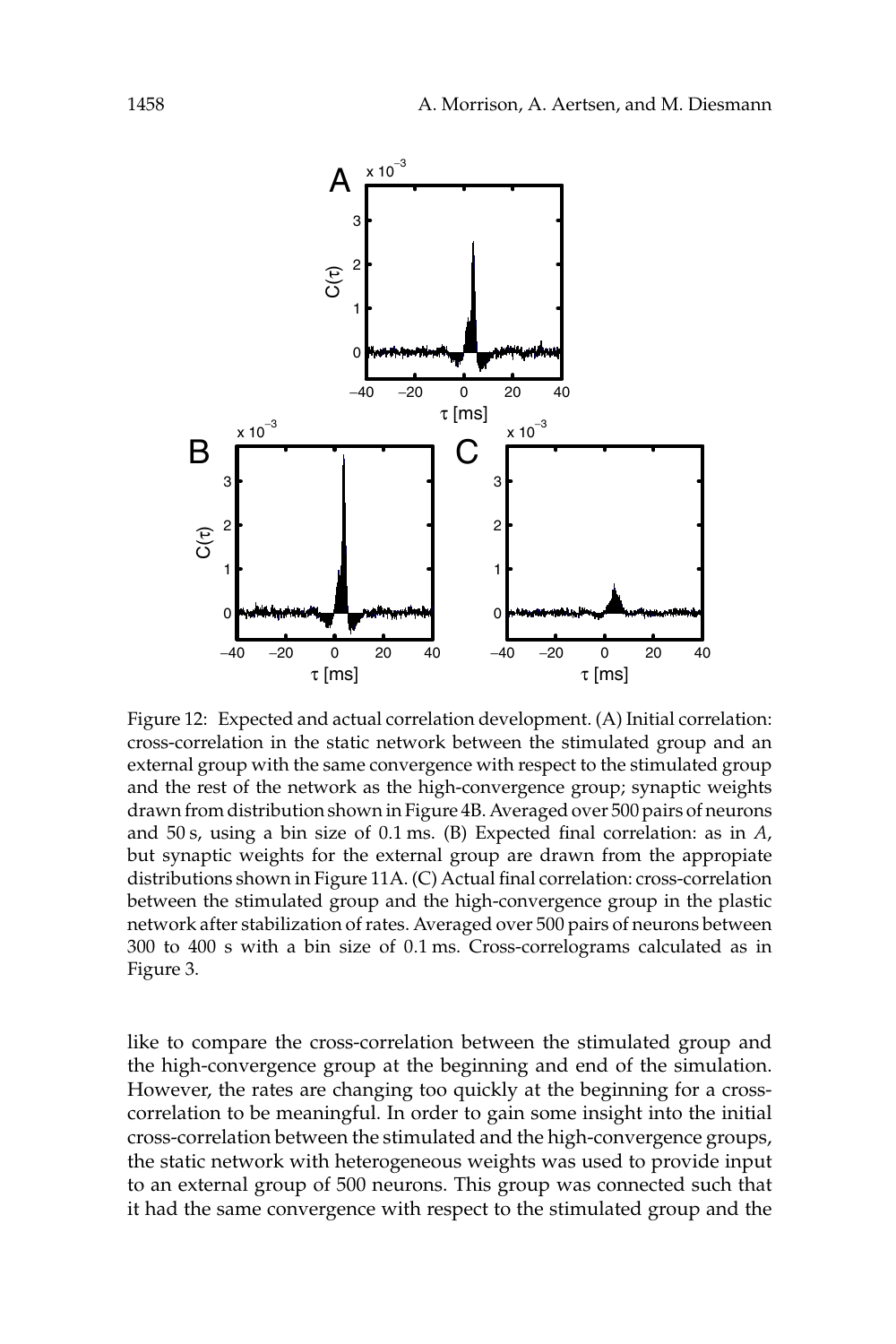rest of the network as the high-convergence group, with synaptic weights drawn from the equilibrium distribution shown in Figure 4B. The static network was then stimulated as described in section 4.2.1, to give a reasonable idea of the cross-correlation structure between the stimulated and high-convergence groups in the plastic network at the beginning of the simulation. This is depicted in Figure 12A. To gain insight into how the cross-correlation should have changed as a result of the increased synaptic weights between the stimulated group and the high-convergence group, the experiment was repeated with synaptic weights for the external group drawn from the appropriate distributions shown in Figure 11A. This gives a reasonable idea of the expected cross-correlation at the end of the 400 s simulation, under the assumption that the rate of the stimulated group retains its initial value. The expected cross-correlation is shown in Figure 12B, and a significant increase from the initial cross-correlation is observable. However, the actual cross-correlation between the stimulated and highconvergence groups at the end of the plastic network simulation, shown in Figure 12C, instead indicates a significant reduction in correlation from the initial condition. This suggests that although the initial strong correlation between the stimulated and high-convergence groups causes a systematic increase in the synaptic weights, which should increase the reliability of transferral of the near-synchronous volley of spikes and thus induce development in the outgoing synapses of the high-convergence group, this effect is entirely counteracted by the decoupling of the stimulated group from the rest of the network, which lowers the mean membrane potential of the stimulated group and thereby its responsiveness to the stimulus.

#### **5 Discussion**

**5.1 Compatibility of STDP with the Balanced Random Network Model.** We have shown that in a network with biologically realistic connectivity and sparseness, the weight dynamics of excitatory STDP synapses and the network dynamics can reach a mutual equilibrium. The equilibrium weight distribution is unimodal, and the network dynamics is that of a balanced random network in the asynchronous irregular regime. Specifically, the dynamics is almost identical to that of a static network with weights drawn from the equilibrium distribution of the plastic network. No spontaneous development of structure can be observed, as although the weight distribution is stable, the weights of individual synapses are not. A strong synapse does not stay strong indefinitely, but decays with a characteristic time constant and is replaced by other, previously weak, synapses. In other words, the number of strong synapses remains essentially constant, but the membership to this group is permanently in flux. Smaller networks with lower connectivity did not exhibit spontaneous development of structure either, although strong synapses persisted much longer, with a power law rather than exponential decay. The qualitatively different survival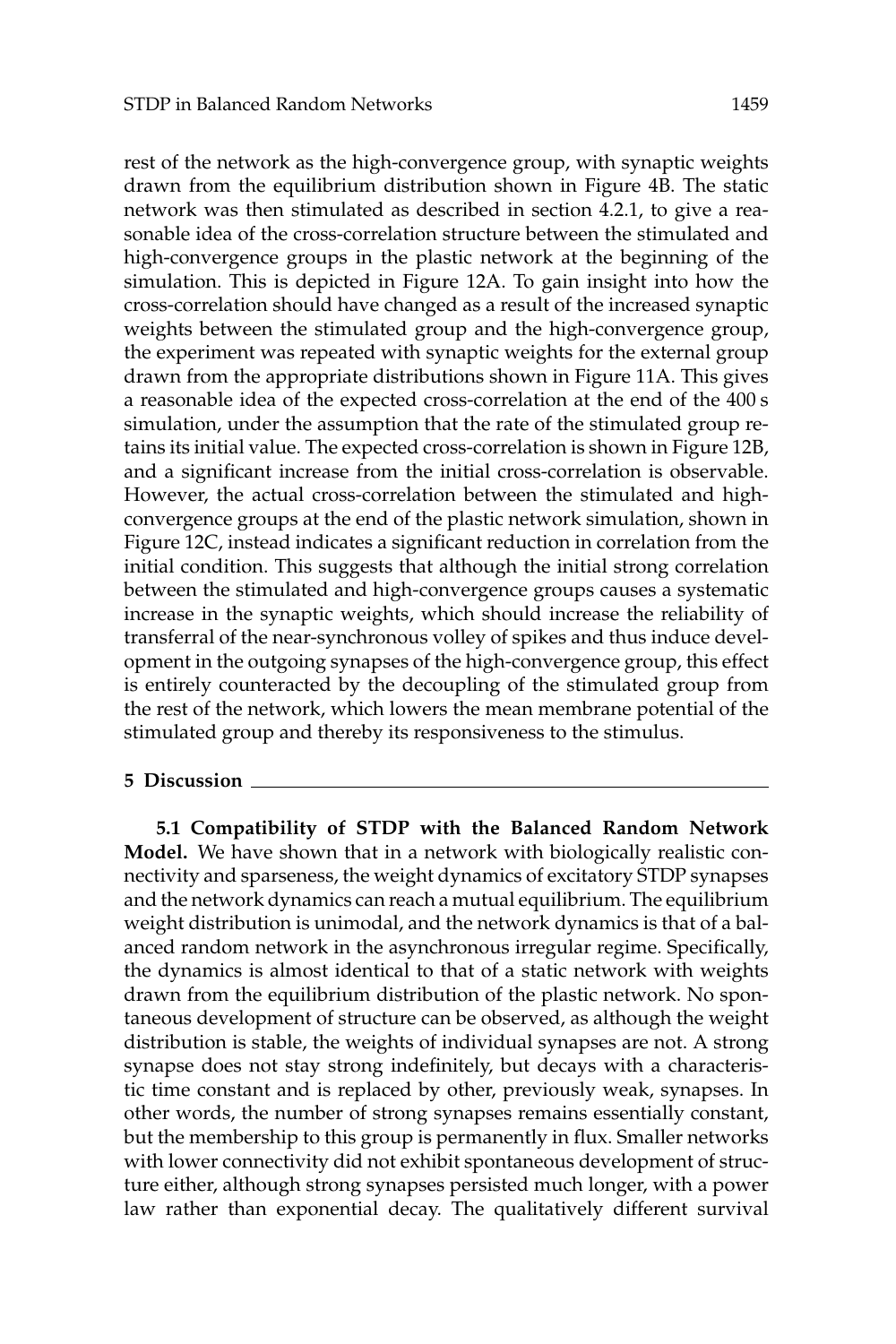statistics demonstrate the importance of investigating STDP in networks with biologically realistic connectivity.

These results are in contrast to those of Izhikevich et al. (2004), where the development of neuronal groups was observed, but also in contrast to those of Iglesias et al. (2005), where a principal feature was the systematic pruning of the majority of synapses. It is difficult to determine exactly why the results are so divergent, as there are so many differences in the network, neuron, and plasticity models used. However, we have demonstrated the robustness of our findings. Neither a change in the connectivity in the network, nor a change in the spike pairing scheme, nor even in the specific formulation of STDP altered the essential finding that structure does not spontaneously develop in the balanced random networks studied.

In order to achieve a stable weight distribution and network activity with the desired mean weight and activity statistics, it was necessary to adjust the strength of depressing increments, while keeping the strength of potentiating increments constant, to compensate for the nonvanishing crosscorrelation brought about by network oscillations. This tuning amounts to a 6% increase in the strength of depressing increments, compared to that required to maintain the desired mean weight with purely Poissonian firing statistics. Interestingly, this adjustment brings the strength of a depressing increment closer to the value of  $\alpha = 0.11$  determined from the experimental data in section 2.2: the analytical value for Poissonian statistics is 8% lower, the adjusted value only 3% lower than the experimental value. If the strength of depressing increments is increased further in the direction of the experimental value, we show that a new stable state is found at a lower mean weight and with a lower degree of synchrony. In contrast, if the strength is decreased, no new stable state is reached within the asynchronous irregular regime. After an initial smooth rate increase, a sudden transition can be observed in the activity dynamics and the weight distribution. The activity is characterized by bursts of strongly patterned activity at high rates, interspersed with network silence. The weight distribution, which remains unimodal until the transition, splits into several distinct clusters.

**5.2 Effects of Induced Synchronous Activity.** We investigated the effects of irregular but synchronous stimuli on a group of neurons within the stable plastic network. If the stimulus is too strong due to amplification within the group or simply because the group size is too large, a synfire explosion is triggered. Unlike the behavior observed for a static network (Mehring et al., 2003), this explosion does not die out but drives the network into a pathological state. If the stimulus is not strong enough to trigger a synfire explosion, the weights of the outgoing synapses of the stimulated group develop as expected: a net increase is seen, particularly for synapses where the postsynaptic neuron has a high degree of convergence from the stimulated group. However, the causal relationship between the activity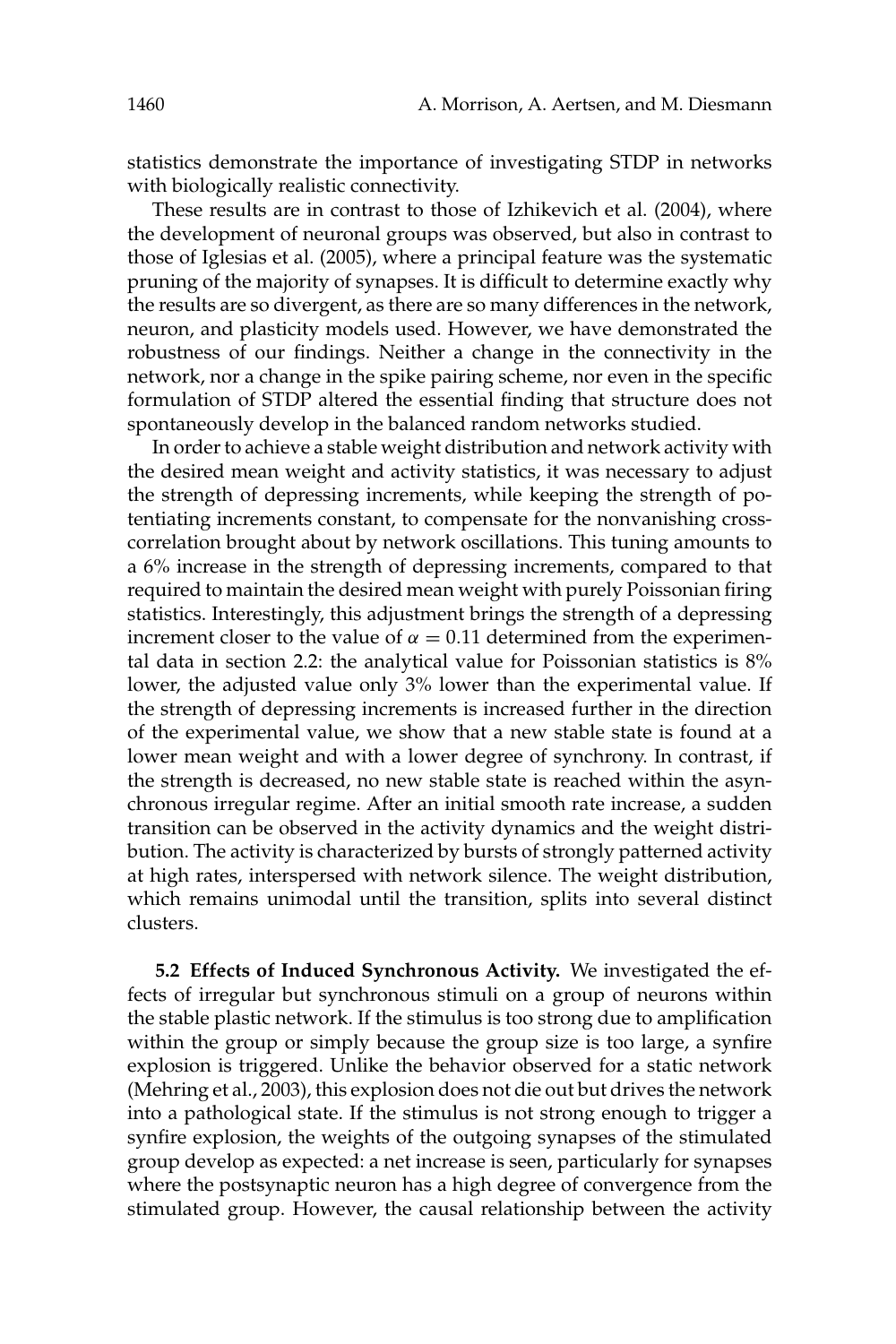of the stimulated group and the rest of the network is an acausal relationship when viewed from the perspective of the incoming synapses of the stimulated group. These synapses are therefore systematically weakened, which leads to a dramatic fall in the firing rate of the stimulated group. This loss of background input reduces their response to the stimulation, with the end result that the correlation between the stimulated group and the high-convergence group is, in fact, less after 400 s than at the beginning of the simulation, despite the increase in weights. No functional structure is developed under these conditions: the high-convergence group does not echo the stimulus strongly enough to strengthen the synapses of its own downstream high-convergence group.

**5.3 Power Law Formulation of STDP.** The general framework for normalized STDP update rules established by Gütig et al. (2003) has four free parameters: the maximum weight  $w_{\text{max}}$ , the asymmetry parameter  $\alpha$ , the step size  $\lambda$ , and the exponent of the weight dependence  $\mu$ . The time intensity of the simulation study is such that a systematic investigation of all these parameters was unfeasible; therefore, a reexamination of the experimental data of Bi and Poo (1998) was undertaken in order to constrain this framework as tightly as possible. However, when the absolute rather than relative changes in EPSC are considered as a function of the initial EPSC amplitude, a power law relationship emerges that cannot be expressed within the Gütig et al. framework. This novel update rule is a better fit to the data than either additive (Song et al., 2000; van Rossum et al., 2000; Izhikevich et al., 2004) or multiplicative rules (Rubin et al., 2001), or anything in between (Gütig et al., 2003). A property of our formulation of STDP is that the absolute potentiation of very weak synapses is small rather than maximal (for multiplicative rules) or equal to the absolute potentiation of a stronger synapse (for additive rules). This is a clear prediction that can be tested experimentally to distinguish between the available models more conclusively. We combined this formulation of the STDP update rules with an all-to-all spike pairing scheme, which we showed has a tendency to correct rate disparities, in contrast with a nearest-neighbor scheme, which, in the absence of additional stabilization mechanisms, tends to amplify any such disparities.

**5.4 Limitations and Perspectives.** Inevitably, this study was limited by the long duration of the simulations. The weight dynamics involve timescales up to three orders of magnitude longer than the activity dynamics in a static network: the transient of the weight distribution investigated in section 4.1 lasted about 200 s, whereas the transient in activity dynamics before a stable asynchronous irregular state is established in a static network is more like 200 ms. This is the main problem with such simulations, rather than the increased computational complexity of implementing plastic synapses; this slows our network simulations by a factor of less than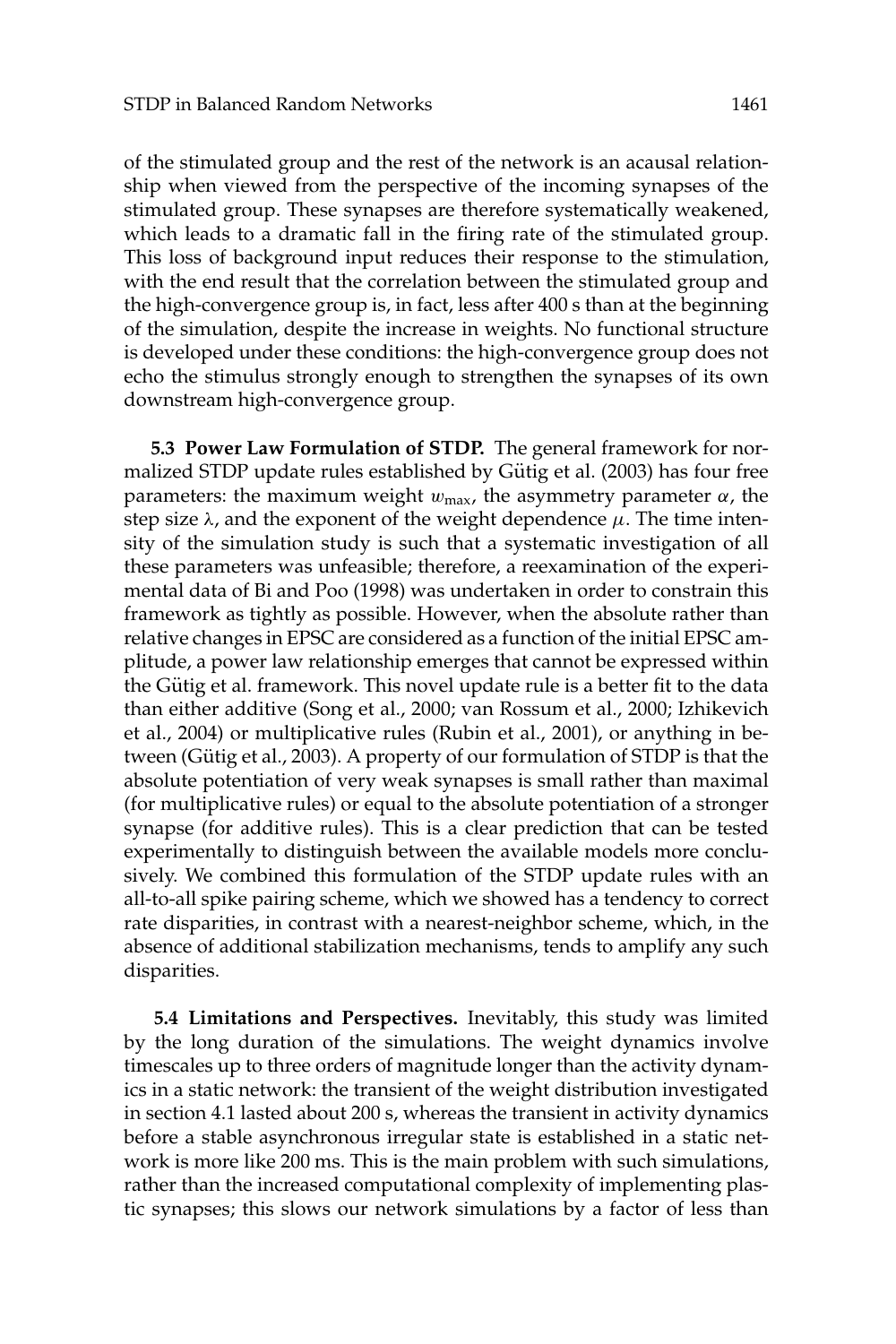10. Currently, a 1000 s simulation of the unstimulated network at 8.8 Hz requires about 60 hours of computational time on our PC cluster ( $20 \times 2$ ) processors, AMD Opteron 2.4 GHz, Dolphin/Scali interconnect). Simulating networks with reduced connectivity and scaled synapses ameliorated the problem, but at the cost of changing the survival statistics. It has yet to be established to what extent the network can be reduced from its biologically realistic scale while maintaining qualitatively the same behavior. Regardless of whether this can be achieved, there is a clear need for analytical approaches that simultaneously account for plasticity and activity dynamics.

Given these limitations, there are nonetheless clear indications of how this work can be extended to investigate STDP in a balanced recurrent network more systematically. The discovery that the implementation of delays as purely dendritic can trigger a synfire explosion by strengthening the synapses within a stimulated group suggests that the distribution of propagation delay between the axon and the dendrite is potentially a crucial parameter for the network dynamics. Future work will need to determine to what extent the pathological state exhibited by the network as a result of a synfire explosion or insufficiently strong depression is affected by an increased proportion of axonal delay. Moreover, the possibility that the patterns observed in these states are at least partially artifacts of discrete time step simulation cannot be ruled out. We are currently investigating efficient methods of incorporating continuous spike times within a discrete time simulation scheme (Morrison, Straube, Plesser, & Diesmann, 2007), which should allow clarification of this issue. Another major area for development is the relative simplicity of the plasticity model used. It is, of course, necessary to start with simple models; otherwise, when confronted with complex behavior, it is impossible to say which aspect of the model is causing what. However, recent research reveals a rich variety of plasticity expression such as suppression (Froemke & Dan, 2002), activity-dependent postsynaptic homeostasis (Turrigiano et al., 1998), and nonlinear interactions between potentiation and depression (Wang et al., 2005). These effects may turn out to have fundamental consequences for network behavior. The model used also incorporates no upper bound on synaptic strength, which seems unbiological. However, as no upper bound could be extracted from the experimental data of Bi and Poo (1998), further investigation is required to establish a reasonable saturation behavior for the power law update rule proposed here.

If structure is to develop in a balanced random network as a response to synchronous stimuli, the stimulated group must continue to receive enough background input so that its response to the stimulus does not diminish over time. To achieve this, one or both of the model components in this study must be adjusted. A natural adjustment to the plasticity model would be to incorporate postsynaptic activity dependent homeostasis as used in van Rossum et al. (2000). This would increase the weights of the incoming synapses of the stimulated group as a response to its falling rate.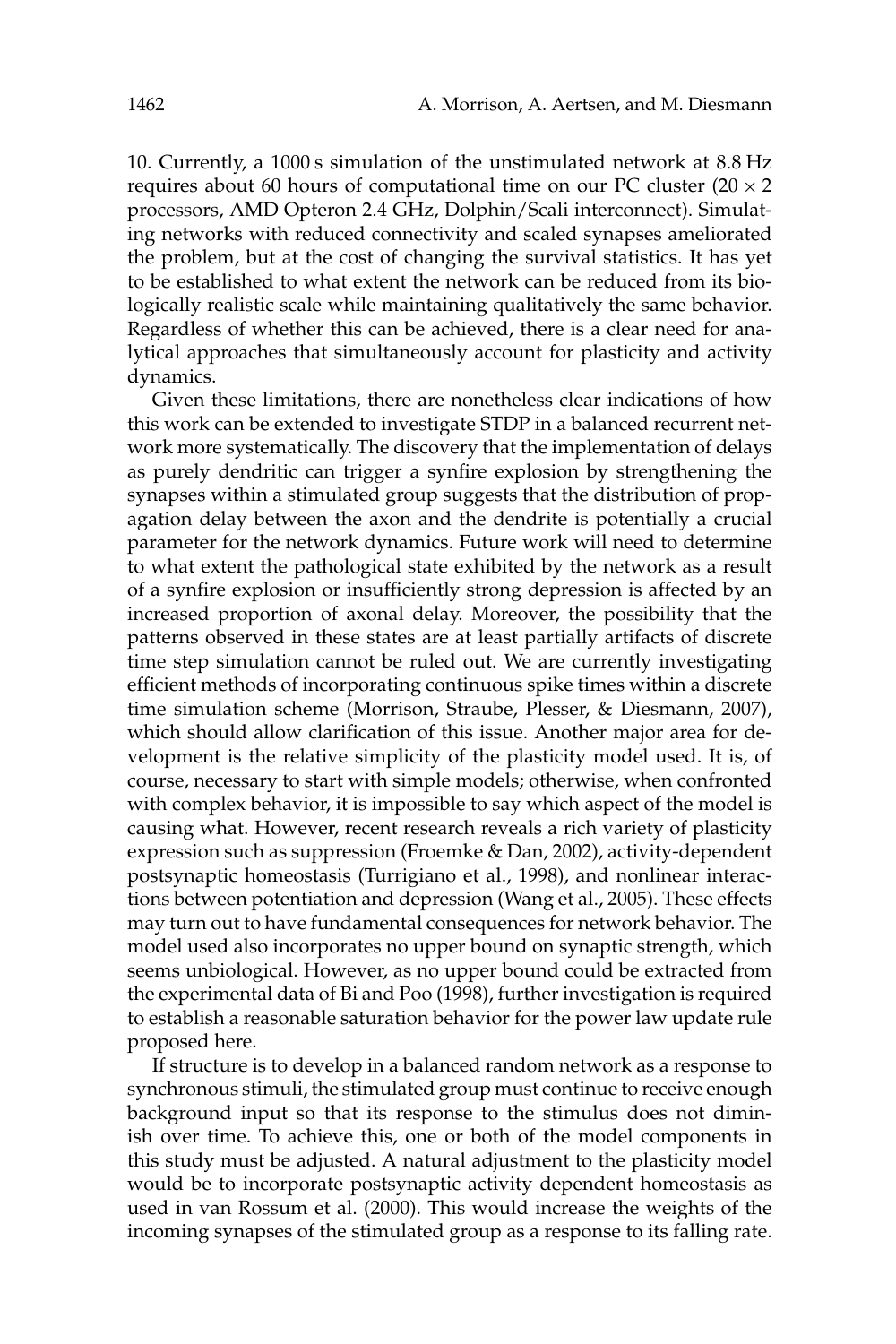Alternatively, the connectivity in the network model could be adjusted. First, in the model used here, all propagation delays are identical, and each neuron has the same number of incoming synapses. Introducing heterogeneities in these quantities has been shown to reduce network oscillations (Brunel, 2000; Tetzlaff et al., 2005), which might prevent the network from entering a pathological state under stronger stimulation than was possible to use here. Second, a connection pattern resulting in a long-tailed rather than binomial convergence distribution for the stimulated group would lessen the acausal correlation between the embedding network and the stimulated group, thus reducing the drop in the mean weight of its incoming synapses.

## **Appendix: Algorithmic Implementation of STDP**

The following implementation assumes that a synapse that connects the axon of neuron *i* to the dendrite of neuron *j* is stored in a list belonging to *i*. In the case of a distributed application, this list is assumed to be physically on the machine of the postsynaptic neuron, *j* (see Morrison et al., 2005). Each list of postsynaptic targets maintains two variables: *t*old, the time of the last presynaptic spike, and  $K_{+}$ , which describes the current time-dependent weighting of the STDP update rule for potentiation. Each synapse maintains its current weight  $w_{ji}$  and its synaptic delay  $d_i = d_i^A + d_i^D$ , which is composed of its axonal delay  $d_i^A$  and its dendritic delay  $d_i^D$ , such that  $d_i^D \geq d_i^A$ . Note that these propagation delays are taken into account when calculating the difference in time between presynaptic and postsynaptic spikes: spike timing is calculated from the perspective of the synapse and not the soma (see Debanne et al., 1998). Additionally, the synapse is equipped with two functions  $F_+(w)$  and  $F_-(w)$ , which perform the weight-dependent update for potentiation and depression, respectively. For example, in the case of power law STDP,  $F_-(w) = \lambda \alpha w$ . The target list performs its weight updates and sends spikes to its postsynaptic neurons when its spike method is invoked for a presynaptic spike at time *t*:

```
spike(t):
      for each postsynaptic neuron j:
             {\rm history} {\leftarrow} {\rm j}_{\rm}.{\rm get} {\rm history}({\rm t}_{\rm old}+{\rm d}_{\rm j}^{\rm A}-{\rm d}_{\rm j}^{\rm D}, {\rm t}+{\rm d}_{\rm j}^{\rm A}-{\rm d}_{\rm j}^{\rm D})for each spike t_j in history:
                    \mathrm{dt}\leftarrow (\mathrm{t_j}+\mathrm{d_j^D})-(\mathrm{t_{old}}+\mathrm{d_j^A})if dt \neq 0:
                         w_i \leftarrow w_i + F_+(w_i) \cdot K_+ \cdot \exp(-dt/tau)K_-\leftarrow j.\mathtt{get\_K\_value}(\mathtt{t}+\mathtt{d_i^A}-\mathtt{d_i^D})w_j \leftarrow w_j - F_{-}(w_j) \cdot K_{-}send spike (w_i, d_i) to neuron j
      K_+ \leftarrow K_+ \cdot \exp(-(t - t_{old})/tau) + 1t_{old} \leftarrow t
```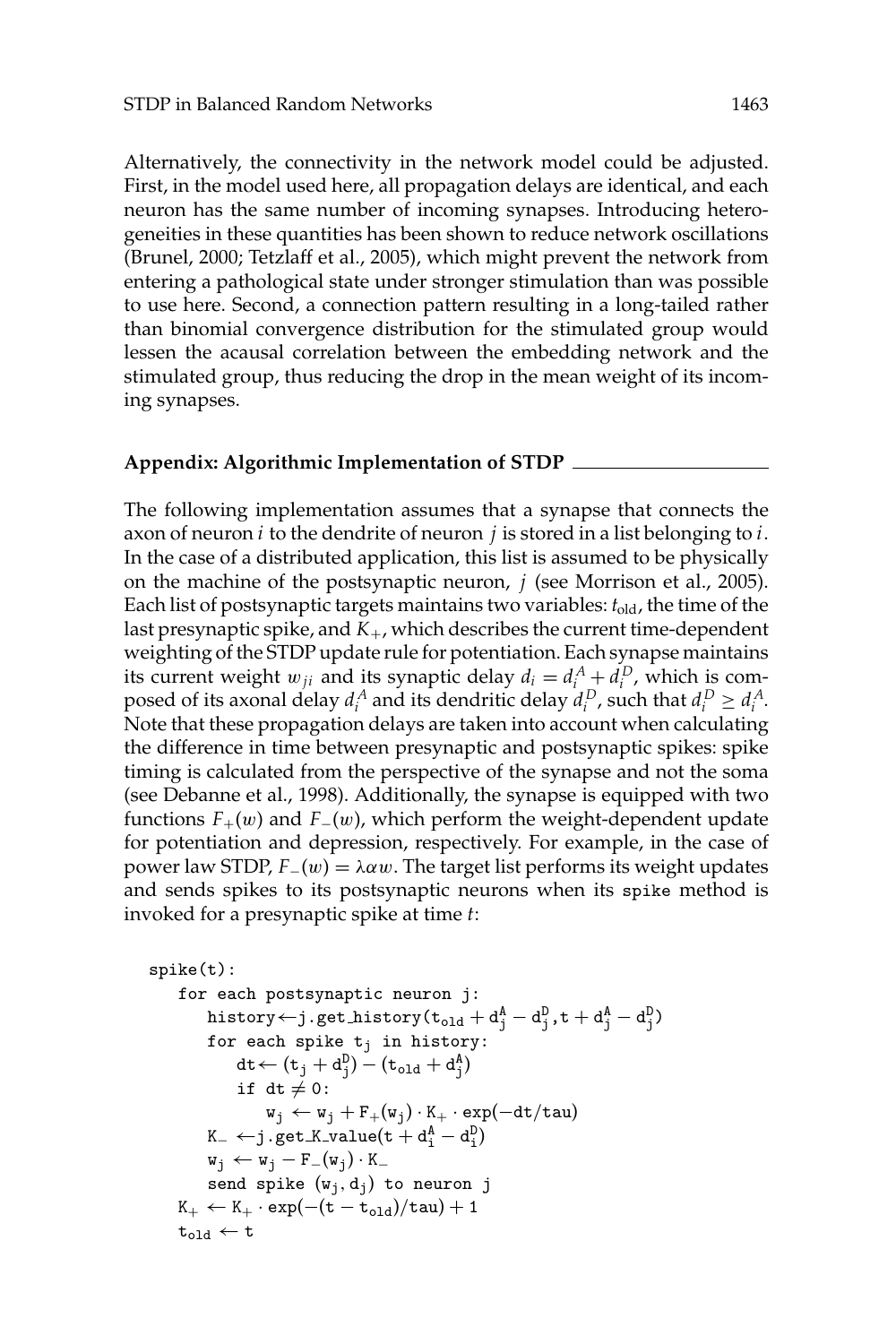The postsynaptic neuron *j* maintains the variables  $t_{old}$ , containing its last spike, *K*−, which describes the current time-dependent weighting of the STDP update rule for depression, and *N*<sub>syn</sub>, the number of STDP incoming synapses. In addition, a dynamic data structure spike register is required, which stores spike information in the form of tuples:  $(t_{sp}, K_{sp}, counter_{sp})$ , where  $t<sub>sp</sub>$  is the spike time,  $K<sub>sp</sub>$  is the value of  $K<sub>−</sub>$  at time  $t<sub>sp</sub>$ , and  $counter<sub>sp</sub> counts how many times the spike information has been accessed$ by synapses. When neuron *j* spikes at time *t*, the spike register has to be updated:

```
update\_register(t):
   K_-\leftarrow K_-\cdot exp(-(t-t_{old})/tau) + 1while length of spike register \geq 1:
       if counter_{sp} \geq N_{syn}:
           remove first element
    store (t,K−,0) as last element
   t_{old} \leftarrow t
```
To enable the synapses to access this information, two other methods have to be available: get history( $t_1, t_2$ ), which returns the spike times recorded in the spike register in the range  $(t_1, t_2]$ , and get K value(t), which returns the value of *K*<sup>−</sup> for the time *t*. They may be implemented as follows:

```
get_history(t_1, t_2):
   starting at beginning of spike_register:
   while t_{sp} \leq t_1:
       move to next element
   history←tsp
   counter_{sp} \leftarrow counter_{sp} + 1while t_{sp} \leq t_2:
       append t_{sp} to history
       counter_{sp} \leftarrow counter_{sp} + 1move to next element
   return history
get_K-value(t):
   starting at end of spike register:
   while t_{sp} \geq t:
       move to previous element
   return K_{sp} \cdot exp(-(t - t_{sp})/tau)
```
This implementation permits a wide class of STDP models to be simulated in a distributed application. Maintaining a spike register means that a neuron does not require knowledge of the locations of its incoming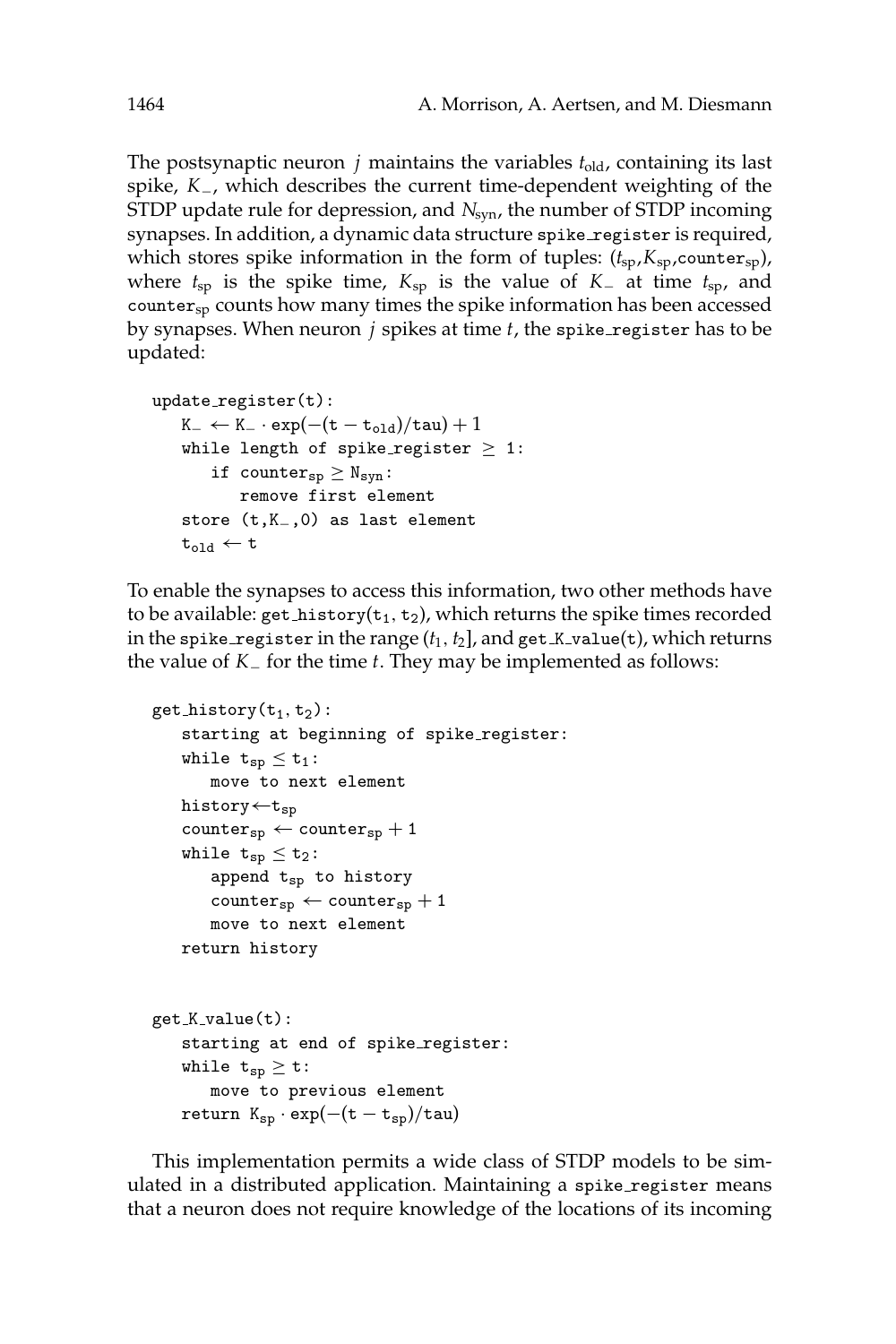synapses in order to update their weights when it spikes; synaptic weights are updated only when a presynaptic spike occurs. Using the  $K_{\pm}$  variables to implement the sums of exponential functions and tracking counter<sub>sp</sub>, the number of times synapses have accessed a particular spike, allows spike information that is no longer relevant to be discarded, thus keeping the number of retained spikes to a minimum. This means that the memory required does not increase for longer simulations, and the list operations in get history remain fast.

This template algorithm can be trivially extended to models that require clipping of the weights at upper and lower boundaries or where the presynaptic and postsynaptic time constants differ. Different spike pairing schemes can be investigated by changing the way the  $K_{\pm}$  variables are updated. With more modifications, it can also be extended to more complex models such as the suppression model put forward by Froemke and Dan (2002).

The biggest limitation of the algorithm is the requirement that  $d_i^D \geq$  $d_i^A$ . This is necessary to ensure causality is not violated—the postsynaptic neuron must not be required to give information on its future state. In this article, for simplicity, the assumption was made that the delay is purely dendritic:  $d_i^D = d_i$ ,  $d_i^A = 0$ . Using the above algorithm, other distributions of the delay between the dendrite and the axon can be investigated up to the limit of  $d_i^D = d_i^A = d_i/2$ . This limitation can be circumvented, but at the cost of more complicated techniques, essentially queueing the event until the postsynaptic neuron has reached a state where the required information is available.

#### **Acknowledgments**

This work was carried out when A.M. and M.D. were based at the Bernstein Center for Computational Neuroscience, Albert-Ludwigs-University, Freiburg. We are particularly grateful to Guo-Qiang Bi and Mu-ming Poo for providing us with their original data. We acknowledge constructive discussions with the members of the NEST initiative (www.nest-initiative.org). This work would not have been possible without a dedicated grant for a high-performance computer cluster, HBFG Chapter 1423 Title 812 59, and the exertions of Martin Walter and Ulrich Gehring of the Freiburg University Computer Center. This work was partially funded by DAAD 313-PPP-N4-lk, DIP F1.2, and BMBF Grant 01GQ0420 to the Bernstein Center for Computational Neuroscience Freiburg.

#### **References**

Bi, G.-q., & Poo, M.-m. (1998). Synaptic modifications in cultured hippocampal neurons: Dependence on spike timing, synaptic strength, and postsynaptic cell type. *J. Neurosci., 18*, 10464–10472.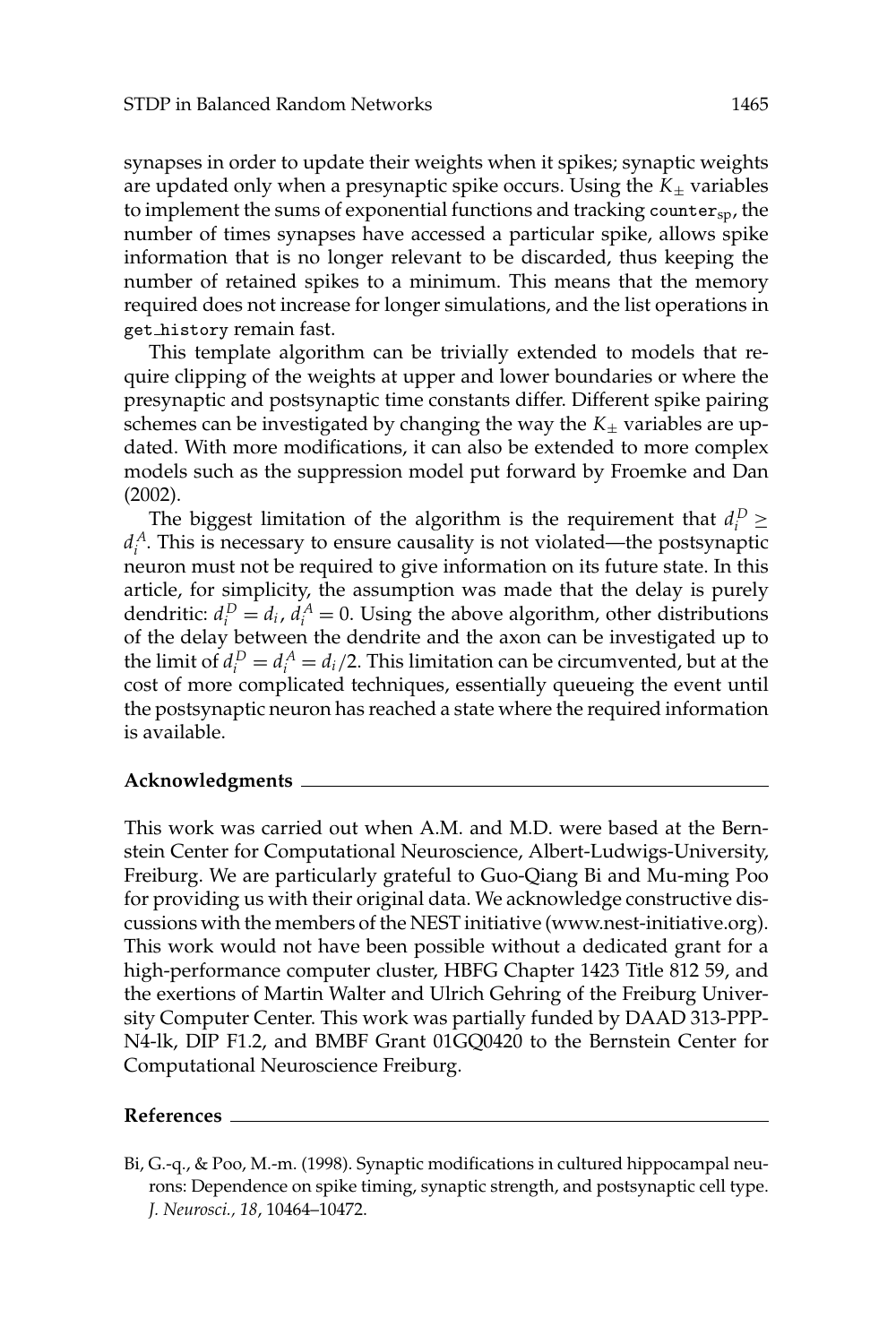- Bienenstock, E. L., Cooper, L. N., & Munro, P. W. (1982). Theory for the development of neuron selectivity: Orientation specificity and binocular interaction in visual cortex. *J. Neurosci., 2*(1), 32–48.
- Braitenberg, V., & Schüz, A. (1998). Cortex: Statistics and geometry of neuronal connec*tivity* (2nd ed.). Berlin: Springer-Verlag.
- Brunel, N. (2000). Dynamics of sparsely connected networks of excitatory and inhibitory spiking neurons. *J. Comput. Neurosci., 8*(3), 183–208.
- Brunel, N., & Hakim, V. (1999). Fast global oscillations in networks of integrate-andfire neurons with low firing rates. *Neural Comput., 11*(7), 1621–1671.
- Burkitt, A. N., Meffin, H., & Grayden, D. B. (2004). Spike-timing-dependent plasticity: The relationship to rate-based learning for models with weight dynamics determined by a stable fixed point. *Neural Comput., 16*, 885–940.
- Debanne, D., Gahwiler, B. H., & Thompson, S. M. (1998). Long-term synaptic plas- ¨ ticity between pairs of individual CA3 pyramidal cells in rat hippocampal slice cultures. *J. Physiol. (Lond.), 507*, 237–247.
- Feldman, D. E. (2000). Timing-based LTP and LTD at vertical inputs to layer II/III pyramidal cells in rat barrel cortex. *Neuron, 27*, 45–56.
- Fetz, E., Toyama, K., & Smith, W. (1991). Synaptic interactions between cortical neurons. In A. Peters (Ed.), *Cerebral cortex* (Vol. 9, pp. 1–47). New York: Plenum.
- Froemke, R. C., & Dan, Y. (2002). Spike-timing-dependent synaptic modification induced by natural spike trains. *Nature, 416*(6879), 433–438.
- Gerstner, W., Kempter, R., van Hemmen, J. L., & Wagner, H. (1996). A neuronal learning rule for sub-millisecond temporal coding. *Nature, 383*, 76–78.
- Gütig, R., Aharonov, R., Rotter, S., & Sompolinsky, H. (2003). Learning input correlations through nonlinear temporally asymmetric Hebbian plasticity. *J. Neurosci., 23*(9), 3697–3714.
- Guyonneau, R., VanRullen, R., & Thorpe, S. J. (2005). Neurons tune to the earliest spikes through STDP. *Neural Comput., 17*, 859–879.
- Hertz, J., & Prügel-Bennet, A. (1996). Learning synfire-chains by self-organization. *Network: Comput. Neural Systems, 7*(2), 357–363.
- Iglesias, J., Eriksson, J., Grize, F., Tomassini, M., & Villa, A. (2005). Dynamics of pruning in simulated large-scale spiking neural networks. *Biosystems, 79*, 11–20.
- Izhikevich, E. M., & Desai, N. S. (2003). Relating STDP to BCM. *Neural Comput., 15*, 1511–1523.
- Izhikevich, E. M., Gally, J. A., & Edelman, G. M. (2004). Spike-timing dynamics of neuronal groups. *Cereb. Cortex, 14*, 933–944.
- Kempter, R., Gerstner, W., & van Hemmen, J. L. (1999). Hebbian learning and spiking neurons. *Phys. Rev. E, 59*, 4498–4514.
- Kempter, R., Gerstner, W., & van Hemmen, J. L. (2001). Intrinsic stabilization of output rates by spike-based Hebbian learning. *Neural Comput., 12*, 2709–2742.
- Kistler, W. M., & van Hemmen, J. L. (2000). Modeling synaptic plasticity in conjunction with the timing of pre- and postsynaptic action potentials. *Neural Comput., 12*, 385–405.
- Levy, N., Horn, D., Meilijson, I., & Ruppin, E. (2001). Distributed synchrony in a cell assembly of spiking neurons. *Neural Networks, 14*, 815–824.
- Markram, H., Lübke, J., Frotscher, M., & Sakmann, B. (1997). Regulation of synaptic efficacy by coincidence of postsynaptic APs and EPSPs. *Science, 275*, 213–215.